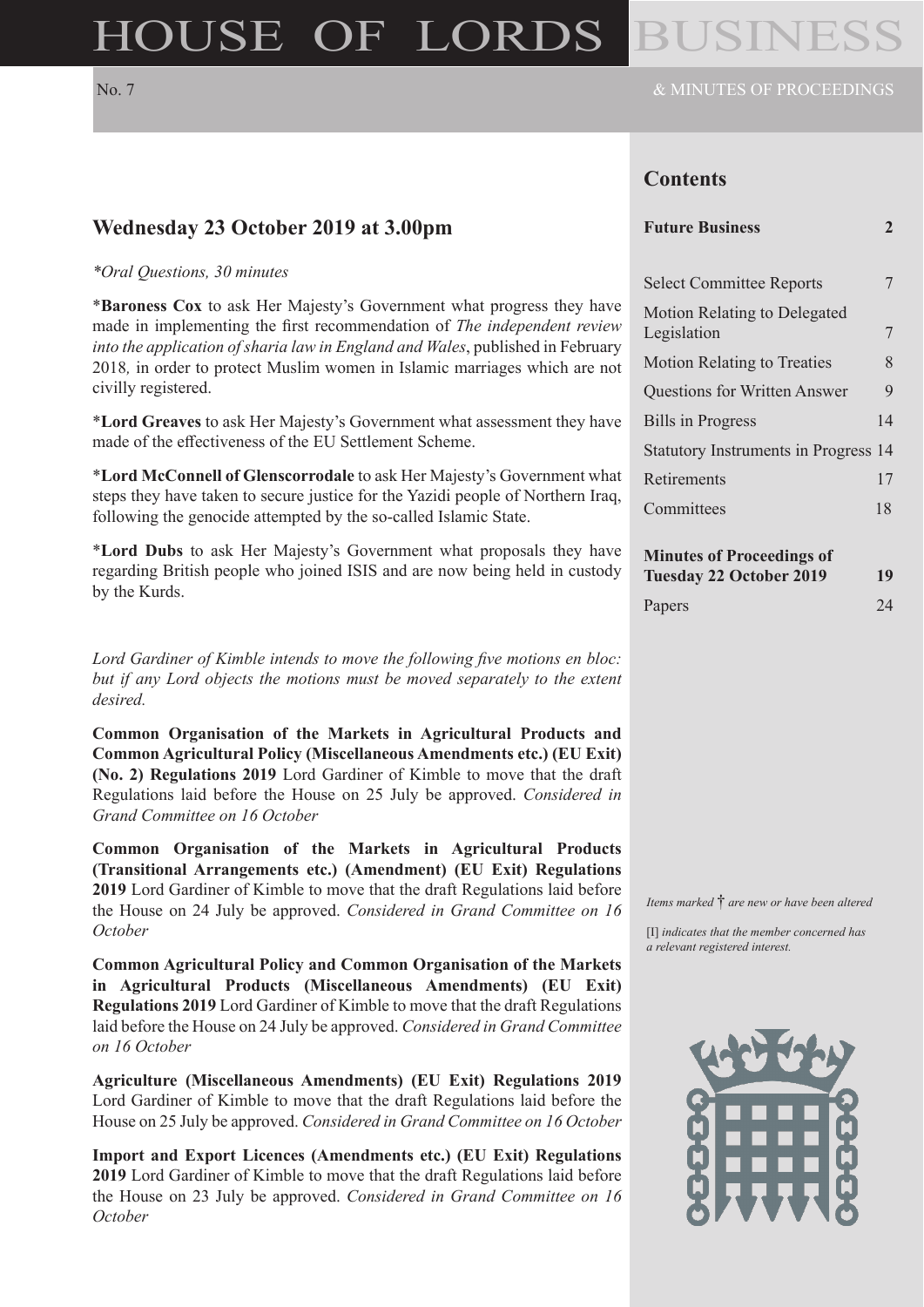*Baroness Chisholm of Owlpen intends to move the following two motions en bloc: but if any Lord objects the motions must be moved separately.*

**Environment and Wildlife (Legislative Functions) (EU Exit) (Amendment) Regulations 2019** Baroness Chisholm of Owlpen to move that the draft Regulations laid before the House on 24 July be approved. *Considered in Grand Committee on 16 October*

**Pesticides (Amendment) (EU Exit) Regulations 2019** Baroness Chisholm of Owlpen to move that the draft Regulations laid before the House on 17 July be approved. *59th Report, Session 2017–19, from the Secondary Legislation Scrutiny Committee. Considered in Grand Committee on 16 October*

**Birmingham Commonwealth Games Bill [HL]** Third Reading [Baroness Barran]

**Freedom of Establishment and Free Movement of Services (EU Exit) Regulations 2019** Lord Duncan of Springbank to move that the draft Regulations laid before the House on 11 July be approved. *58th Report, Session 2017–19, from the Secondary Legislation Scrutiny Committee*

**Lord Stevenson of Balmacara** to move, as an amendment to the above motion, at end insert "but that this House regrets that the draft Regulations will remove certain rights for European Union, European Economic Area, Swiss and Turkish nationals, namely to be self-employed, own and manage a company and provide services in the United Kingdom without facing additional restrictions; further regrets the impact this may have for many long-residing individuals and families, as well as the wider consequences for the United Kingdom economy and employment; expresses concern that this change may result in the loss of rights for United Kingdom citizens resident elsewhere in the European Union, European Economic Area, Switzerland or Turkey; and calls on Her Majesty's Government to immediately and unilaterally guarantee the continuation of the relevant rights of European Union, European Economic Area, Swiss and Turkish nationals in the United Kingdom beyond exit day."

**Electricity Supplier Obligations (Excluded Electricity) (Amendment) Regulations 2019** Lord Duncan of Springbank to move that the draft Regulations laid before the House on 9 September be approved.

**Waste and Environmental Protection (Amendment) (Northern Ireland) (EU Exit) Regulations 2019** Baroness Chisholm of Owlpen to move that the draft Regulations laid before the House on 15 July be approved. *58th Report, Session 2017–19, from the Secondary Legislation Scrutiny Committee*

**Plant Health (Amendment etc.) (EU Exit) Regulations 2019** Lord Gardiner of Kimble to move that the draft Regulations laid before the House on 22 July be approved.

**European Parliamentary Elections Etc. (Repeal, Revocation, Amendment and Saving Provisions) (United Kingdom and Gibraltar) (EU Exit) (Amendment) Regulations 2019** Earl Howe to move that the draft Regulations laid before the House on 23 July be approved. *Special attention drawn to the instrument by the Joint Committee on Statutory Instruments, 69th Report, Session 2017–19*

## **Future Business**

## **Thursday 24 October 2019 at 11.00am**

\***Baroness Randerson** to ask Her Majesty's Government what plans they have to encourage more people to travel by bus.

\***Baroness Wheeler** to ask Her Majesty's Government what steps they are taking (1) to improve access to palliative care, rehabilitation and psychosocial care for people living with a brain tumour, and (2) to provide support for their carers and families.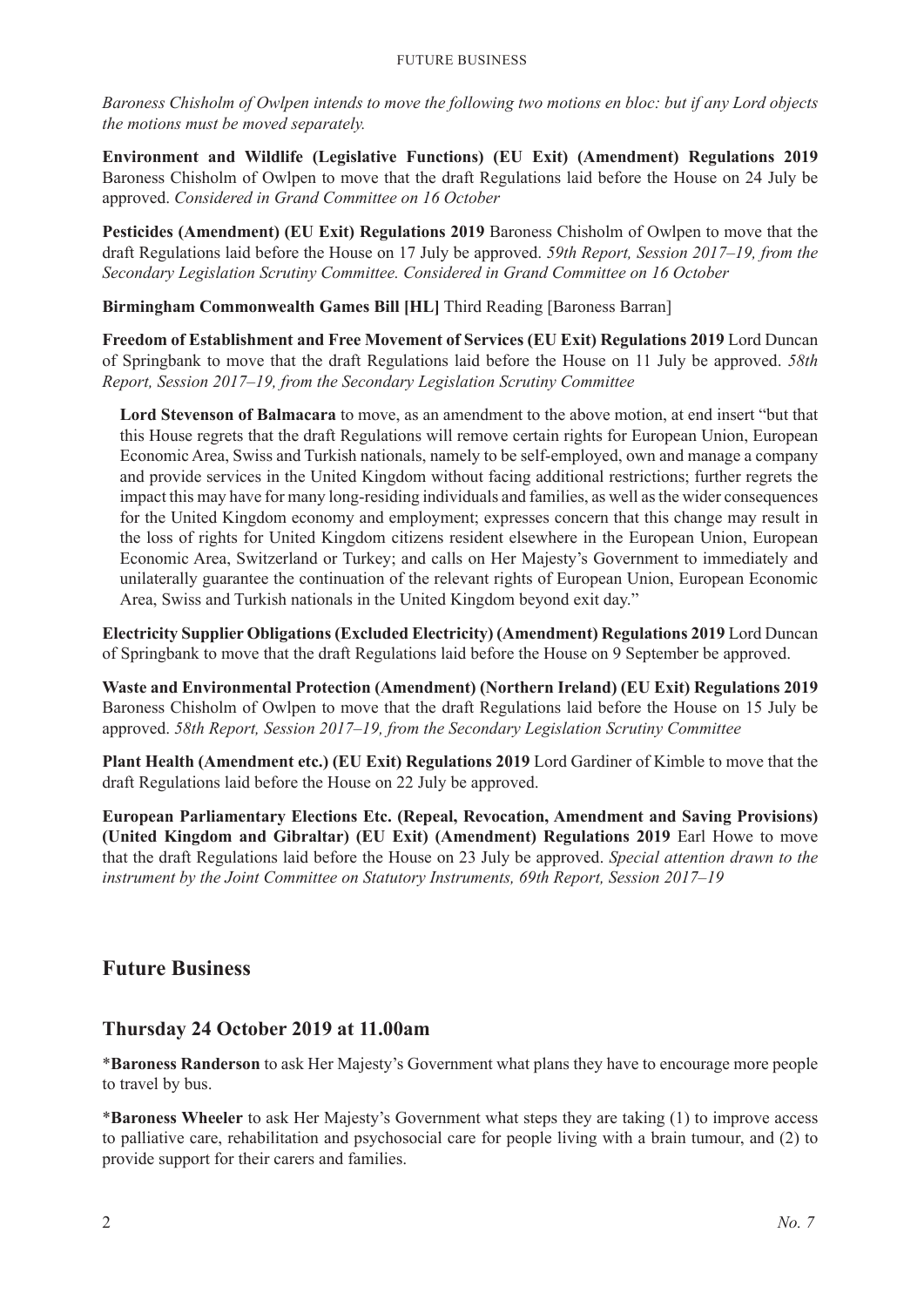\***Baroness Sheehan** to ask Her Majesty's Government what progress has been made to eradicate polio in (1) Pakistan, and (2) Afghanistan.

†\***Lord West of Spithead** to ask Her Majesty's Government whether any British Armed Forces, in particular air assets, are involved in operations over Syria identifying and targeting ISIL.

**Lord Greaves** to move that this House takes note of the levels of government support for neighbourhood services provided by district councils and other local authorities. (*Balloted debate, 2½ hours*)

**Lord McConnell of Glenscorrodale** to ask Her Majesty's Government what assessment they have made of the situation in Syria and Iraq following Turkey's invasion of Syria. (*Topical Question for Short Debate, 1 hour*)

**Lord Alton of Liverpool** to move that this House takes note of the recent political unrest in Hong Kong, and of the calls to offer residents of Hong Kong citizenship in another country. (*Balloted debate, 2½ hours*)

## **Monday 28 October 2019 at 2.30pm**

**Lord Hendy** and

**Baroness Hunt of Bethnal Green** will be introduced.

\***Lord Brooke of Alverthorpe** to ask Her Majesty's Government what plans they have to assess the regulation, and the general effectiveness, of methadone.

\***Baroness Doocey** to ask Her Majesty's Government what consideration they have given to granting local authorities more powers to manage their local tourism industries.

\***Baroness Gardner of Parkes** to ask Her Majesty's Government what proposals they have to regulate websites such as Airbnb; and what assessment they have made of the impact of such websites on the availability of housing for rent.

\***Lord Lexden** to ask Her Majesty's Government what progress they have made towards the restoration of devolved government in Northern Ireland.

## **Tuesday 29 October 2019 at 2.30pm**

**Lord Ranger** will be introduced.

\***Lord Naseby** to ask Her Majesty's Government what assessment they have made of the impact of the use of electric scooters on public roads and pavements on (1) road users, and (2) pedestrian safety.

\***Lord Berkeley** to ask Her Majesty's Government what plans they have to give new duties to regulators to promote the achievement of net zero carbon emissions by 2050, as recommended in the National Infrastructure Commission Report *Strategic Investment and Public Confidence*, published on 11 October.

\***Lord Haskel** to ask Her Majesty's Government what is the fiscal framework within which they are making their spending promises.

†*Topical oral question. Ballot opens at 3pm on Wednesday 23 October, to be drawn at 1pm on Friday 25 October.*

## **Wednesday 30 October 2019 at 3.00pm**

\***Baroness Jones of Whitchurch** to ask Her Majesty's Government what is their policy on farm subsidies after 2020.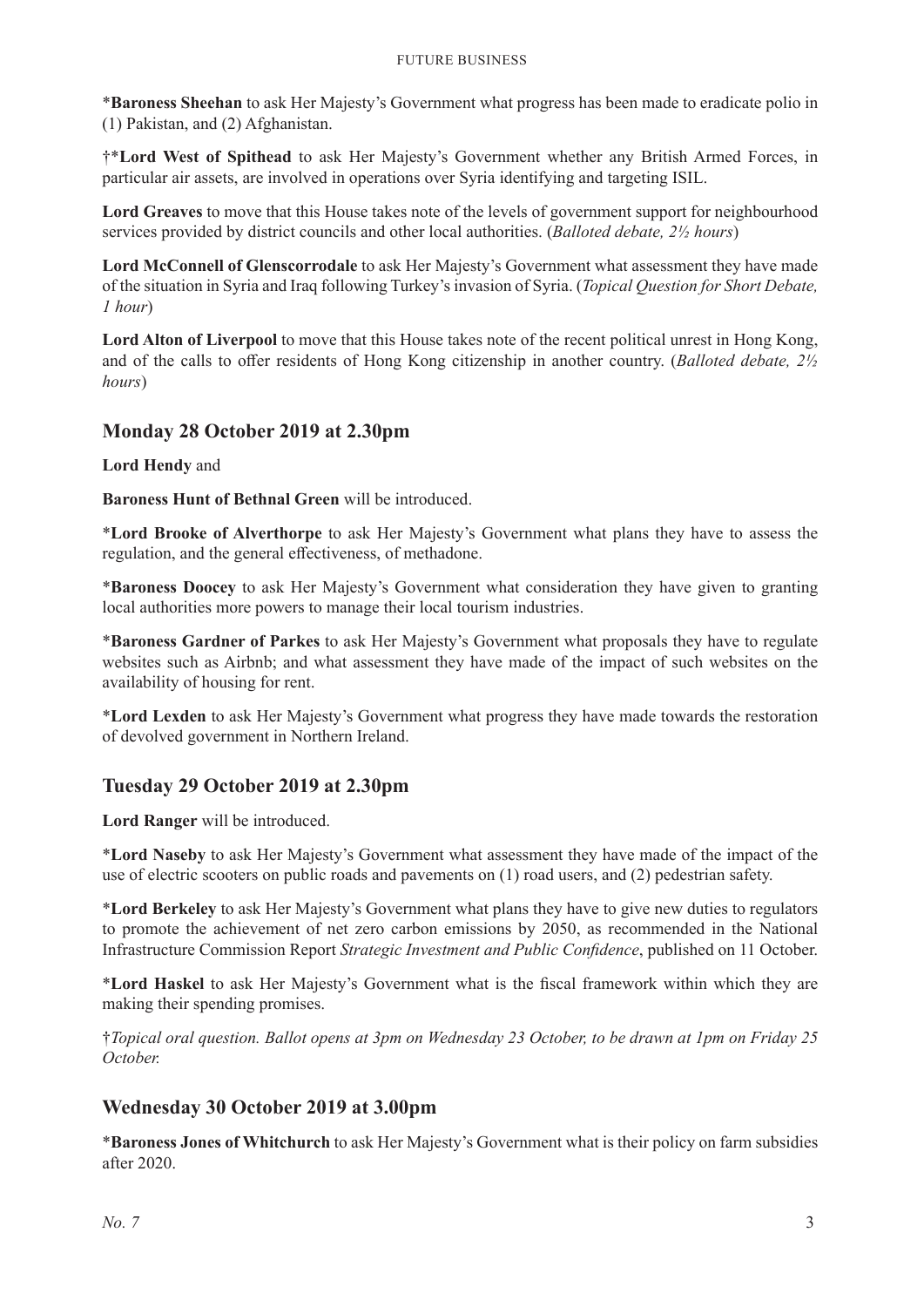\***Baroness Neville-Rolfe** to ask Her Majesty's Government what plans they have to introduce a single national system for recycling plastics in England to maximise efficiency and encourage participation.

\***Lord Balfe** to ask Her Majesty's Government what estimate they have made of the number of additional deaths each month caused by doctors having to curtail their hours because of the rates of tax they would incur due to the pensions regime in the NHS.

†*Topical oral question. Ballot opens at 3pm on Thursday 24 October, to be drawn at 1pm on Monday 28 October.*

## **Thursday 31 October 2019 at 11.00am**

\***Lord Dubs** to ask Her Majesty's Government what is their response to the demands of Extinction Rebellion.

\***Baroness Northover** to ask Her Majesty's Government what plans they have made to coordinate joint engagement on foreign affairs with European Union member states if the United Kingdom leaves the European Union.

\***Baroness Hussein-Ece** to ask Her Majesty's Government, following the death of a newborn baby in HMP Bronzefield, whose mother reportedly gave birth alone in a cell with no medical care, what action they are taking to ensure that vulnerable pregnant women have access to good quality healthcare, and are safe, in prison.

†*Topical oral question. Ballot opens at 3pm on Friday 25 October, to be drawn at 1pm on Tuesday 29 October.*

## **Monday 4 November 2019 at 2.30pm**

**Baroness Wilcox of Newport** and

**Baroness Blower** will be introduced.

\***Baroness McIntosh of Pickering** to ask Her Majesty's Government what will be the arrangements for environmental protection and upholding environmental standards between the date of the United Kingdom leaving the European Union and the establishment of any new environmental regulation regime.

\***Baroness Miller of Chilthorne Domer** to ask Her Majesty's Government what assessment they have made of the National Biodiversity Network report *State of Nature 2019.*

\***Baroness Garden of Frognal** to ask Her Majesty's Government what guidance they have given to universities recruiting European Union students on courses longer than three years concerning the eligibility of such students for a visa for the duration of their studies.

\***Lord Leigh of Hurley** to ask Her Majesty's Government how many universities in England have adopted the International Holocaust Remembrance Alliance definition of anti-semitism; and what steps they intend to take in respect of those which have not. [I]

## **Tuesday 5 November 2019 at 2.30pm**

**Lord Choudrey** and

**Baroness Ritchie of Downpatrick** will be introduced.

\***Lord Aberdare** to ask Her Majesty's Government what assessment they have made of the prevalence and impact of malnutrition among people in health and social care settings; and what steps they are taking to prevent it.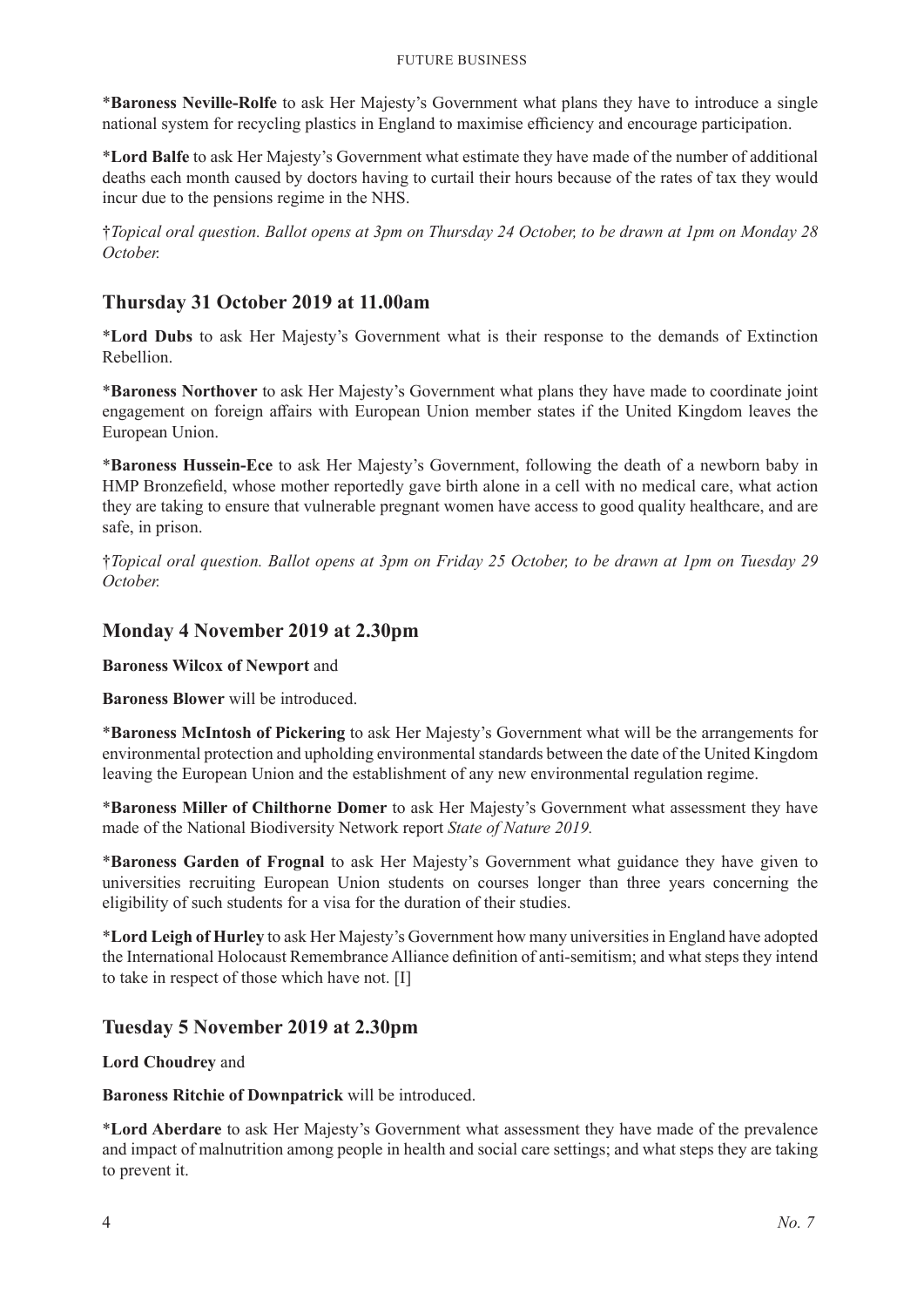\***Lord Jordan** to ask Her Majesty's Government what guidance they have given to the housebuilding sector in order to reduce the number of accidents within the home.

\***Lord Clement-Jones** to ask Her Majesty's Government what assessment they have made of the recommendations of the report of the Digital Competition Expert Panel, *Unlocking Digital Competition*, published on 13 March.

## **Wednesday 6 November 2019 at 3.00pm**

\***Lord Scriven** to ask Her Majesty's Government what improvements they expect in protecting human rights in Bahrain after the visit of Bahraini officials to courts and probation centres in the United Kingdom.

\***Lord Addington** to ask Her Majesty's Government what steps they are taking to remove unnecessary bureaucracy and process from the identification and allocation of appropriate resources to help those with special educational needs within the school system.

\***Lord Cormack** to ask Her Majesty's Government what plans they have to provide financial assistance towards the maintenance of the fabric of cathedrals in England.

## **Thursday 7 November 2019 at 11.00am**

\***Lord Fox** to ask Her Majesty's Government, further to the delays to the construction of Hinkley Point C, what is their revised strategy for zero carbon energy generation.

\***Lord Hussain** to ask Her Majesty's Government what assessment they have made of the human rights situation in Indian-administered Jammu and Kashmir.

\***Lord Foulkes of Cumnock** to ask Her Majesty's Government what discussions they have had with the BBC to address the funding of free TV licences for people over 75. [I]

## **Monday 11 November 2019 at 2.30pm**

\***The Lord Bishop of St Albans** to ask Her Majesty's Government what assessment they have made of the relationship between online gaming and gambling.

\***Lord Harries of Pentregarth** to ask Her Majesty's Government what representations they are making to the government of Indonesia to ensure free access to West Papua for non-governmental organisations and the media.

\***Baroness Bull** to ask Her Majesty's Government what assessment they have made of the reporting and referral rates for vertebral fractures across the United Kingdom.

## **Tuesday 12 November 2019 at 2.30pm**

\***Lord Suri** to ask Her Majesty's Government what plans they have to ensure the protection of the right to freedom of religion or belief in their international development policies.

\***Lord Hoyle** to ask Her Majesty's Government what plans they have to ensure the sovereignty of the people and government of Gibraltar when the United Kingdom leaves the European Union.

\***Lord Beith** to ask Her Majesty's Government what plans they have, if any, to change the system for appointments to the Supreme Court.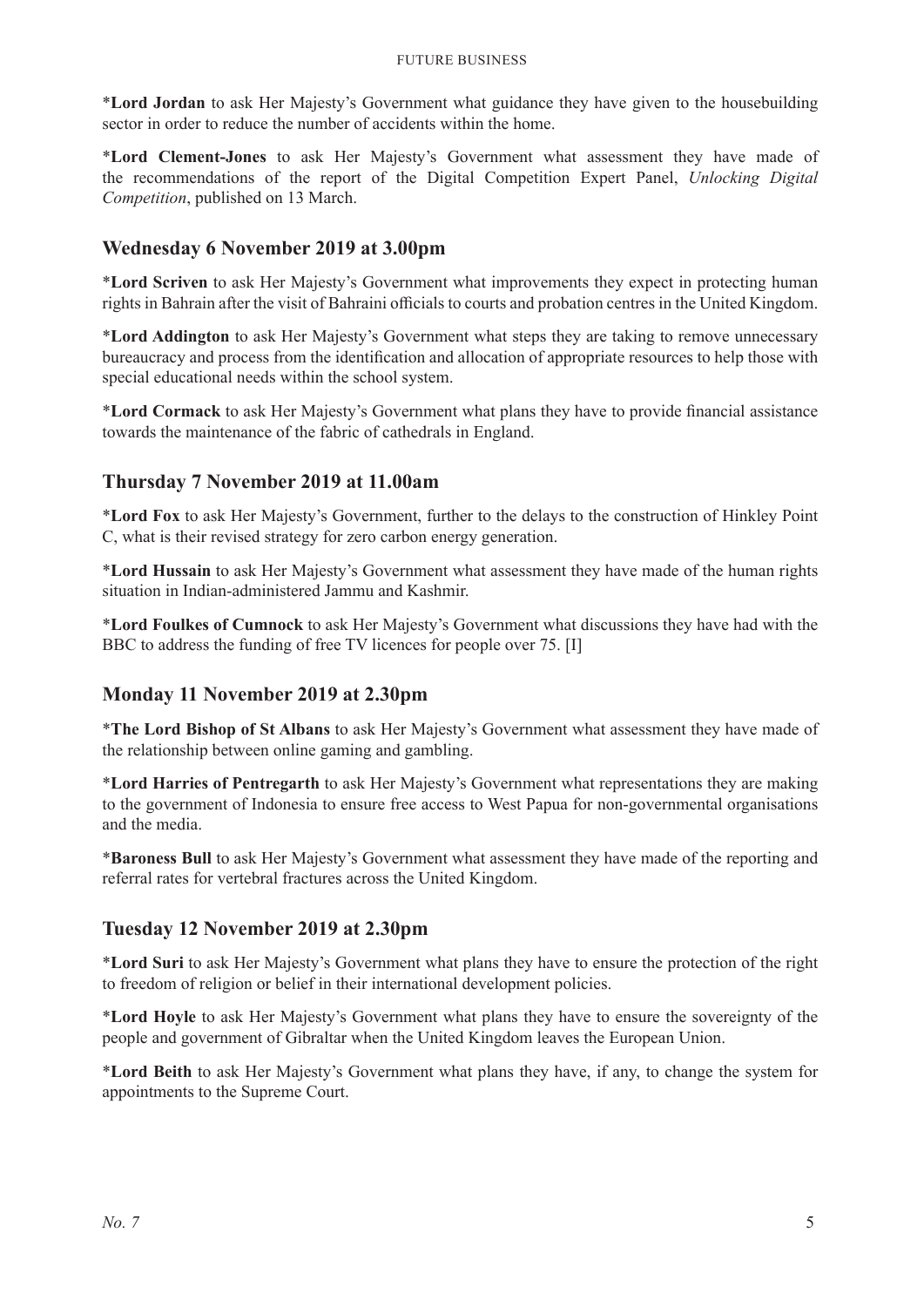## **Wednesday 13 November 2019 at 3.00pm**

\***Lord Selkirk of Douglas** to ask Her Majesty's Government what plans they have to support the establishment of educational provision at the planned memorial at Ver-sur-Mer to those under British command at the D-Day landings.

\***Baroness Redfern** to ask Her Majesty's Government what assessment they have made of the effect of vaping on public health.

\***Baroness Boycott** to ask Her Majesty's Government what steps they are taking to monitor the standards of free school meals.

## **Thursday 14 November 2019 at 11.00am**

\***Baroness Seccombe** to ask Her Majesty's Government what plans they have (1) to make cricket more accessible for younger generations, and (2) to add televised cricket competitions to the list of sporting events that must be offered to the main free-to-air terrestrial broadcasters.

\***Lord Kirkhope of Harrogate** to ask Her Majesty's Government, following the publication of *Transforming children and young people's mental health provision: a green paper* in December 2017, what progress they have made in reducing waiting times for additional support for children and young people, particularly through mental health support teams and the Link Programme.

†\***Lord Campbell-Savours** to ask Her Majesty's Government what assessment they have made of the handling of sexual offences by police.

## **Monday 18 November 2019 at 2.30pm**

\***Baroness Bennett of Manor Castle** to ask Her Majesty's Government what plans they have to promote an increase in the percentage of land under organic management, in particular through the use of government procurement.

\***Baroness Lister of Burtersett** to ask Her Majesty's Government what plans they have for the uprating of working-age social security benefits once the current four-year freeze ends in March 2020.

\***Lord Maginnis of Drumglass** to ask Her Majesty's Government why a measure to protect veterans of the conflict in Northern Ireland was not included in the Queen's Speech.

\***Lord Trefgarne** to ask Her Majesty's Government what consideration they have given to re-employing recently retired police officers as part of their plans to increase the number of such officers by 20,000.

### **Tuesday 19 November 2019 at 2.30pm**

†\***Baroness Kennedy of The Shaws** to ask Her Majesty's Government what action they intend to take in response to the report by Baroness Kennedy of The Shaws, *A perverse and ominous enterprise: the death penalty and illegal executions in Saudi Arabia*, published in July.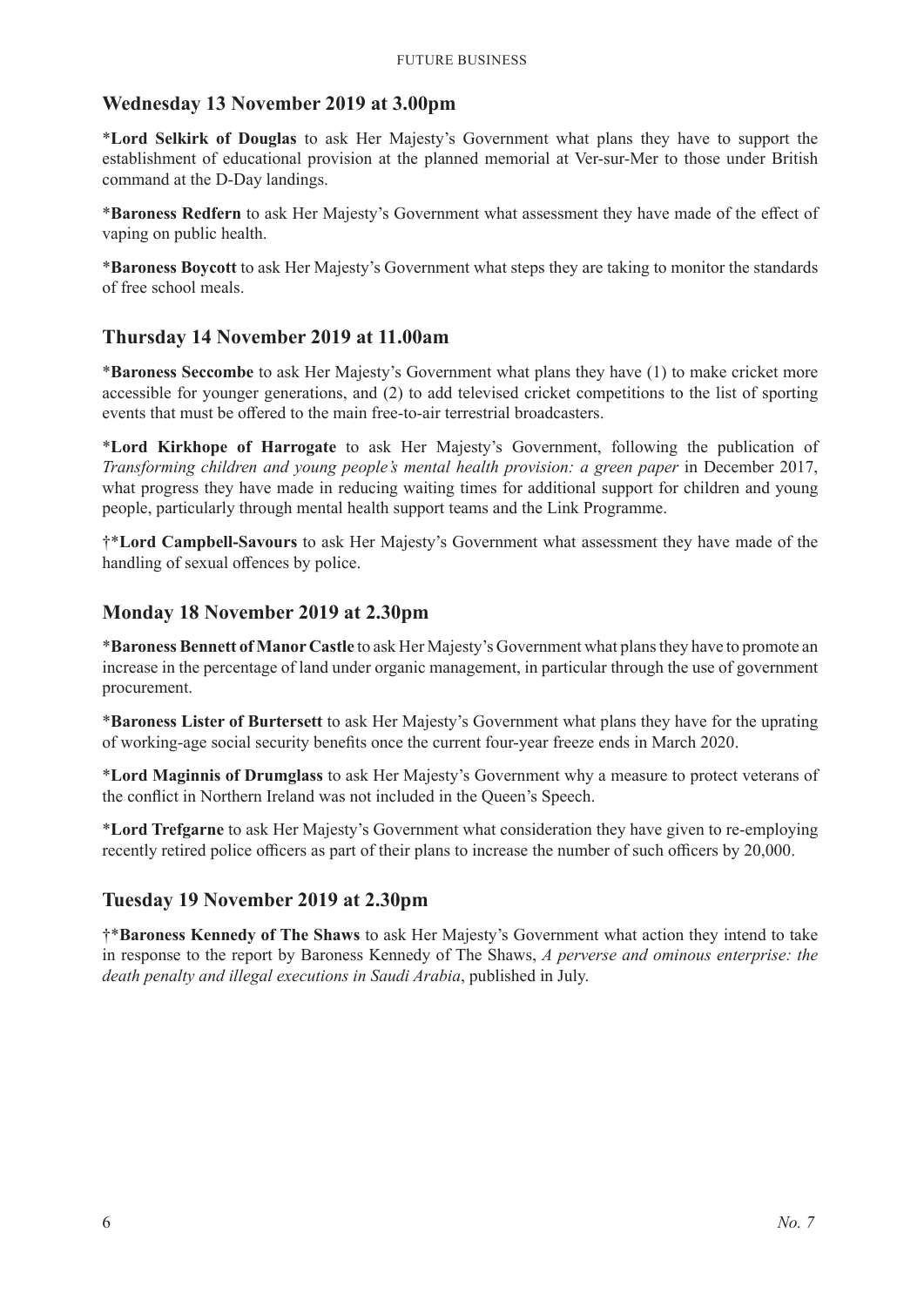## **Select Committee Reports**

*The date on which the report was published is in italics.*

**Lord Teverson** to move that this House takes note of the Report from the European Union Committee *Fisheries: implementation and enforcement of the EU landing obligation* (26th Report, Session 2017–19, HL Paper 276). *8 February*

**Lord Boswell of Aynho** to move that this House takes note of the Report from the European Union Committee *Beyond Brexit: how to win friends and influence people* (35th Report, Session 2017–19, HL Paper 322). *25 March*

**Lord Saville of Newdigate** to move that this House takes note of the Report from the Select Committee on the Bribery Act 2010 *The Bribery Act 2010: post-legislative scrutiny* (HL Paper 303, Session 2017– 19). *14 March*

**Lord Patel** to move that this House takes note of the Report from the Science and Technology Committee *Forensic science and the criminal justice system: a blueprint for change* (3rd Report, Session 2017–19, HL Paper 333). *1 May*

**Lord Teverson** to move that this House takes note of the Report from the European Union Committee *The EU fisheries landing obligation: six months on* (43rd Report, Session 2017–19, HL Paper 395). *16 July*

**Baroness Taylor of Bolton** to move that this House takes note of the Report from the Constitution Committee *Parliamentary Scrutiny of Treaties* (20th Report, Session 2017–19, HL Paper 345). *30 April*

**Lord Whitty** to move that this House takes note of the Report from the European Union Committee *Brexit: road, rail and maritime transport* (39th Report, Session 2017–19, HL Paper 355). *21 May*

**Lord Boswell of Aynho** to move that this House takes note of the Report from the European Union Committee *Scrutiny of international agreements: lessons learned* (42nd Report, Session 2017–19, HL Paper 387). *27 June*

**Lord True** to move that this House takes note of the Report from the Select Committee on Intergenerational Fairness and Provision *Tackling intergenerational unfairness* (HL Paper 329, Session 2017–19, ). *25 April*

**Lord Forsyth of Drumlean** to move that this House takes note of the Report from the Economic Affairs Committee *Rethinking High Speed 2* (6th Report, Session 2017–19, HL Paper 359). *16 May*

**Lord Howell of Guildford** to move that this House takes note of the Report from the International Relations Committee *The UK's relationship with the Pacific Alliance* (8th Report, Session 2017–19, HL Paper 386). *26 June*

**Lord Forsyth of Drumlean** to move that this House takes note of the Report from the Economic Affairs Committee *Social care funding: time to end a national scandal* (7th Report, Session 2017–19, HL Paper 392). *4 July*

## **Motion Relating to Delegated Legislation**

**Lord Hodgson of Astley Abbotts** to move that this House regrets that the Her Majesty's Government have not complied with the review procedures laid down in the Civil Liability Act 2018 in respect of the Damages (Personal Injury) Order 2019. *58th Report, Session 2017–19, from the Secondary Legislation Scrutiny Committee*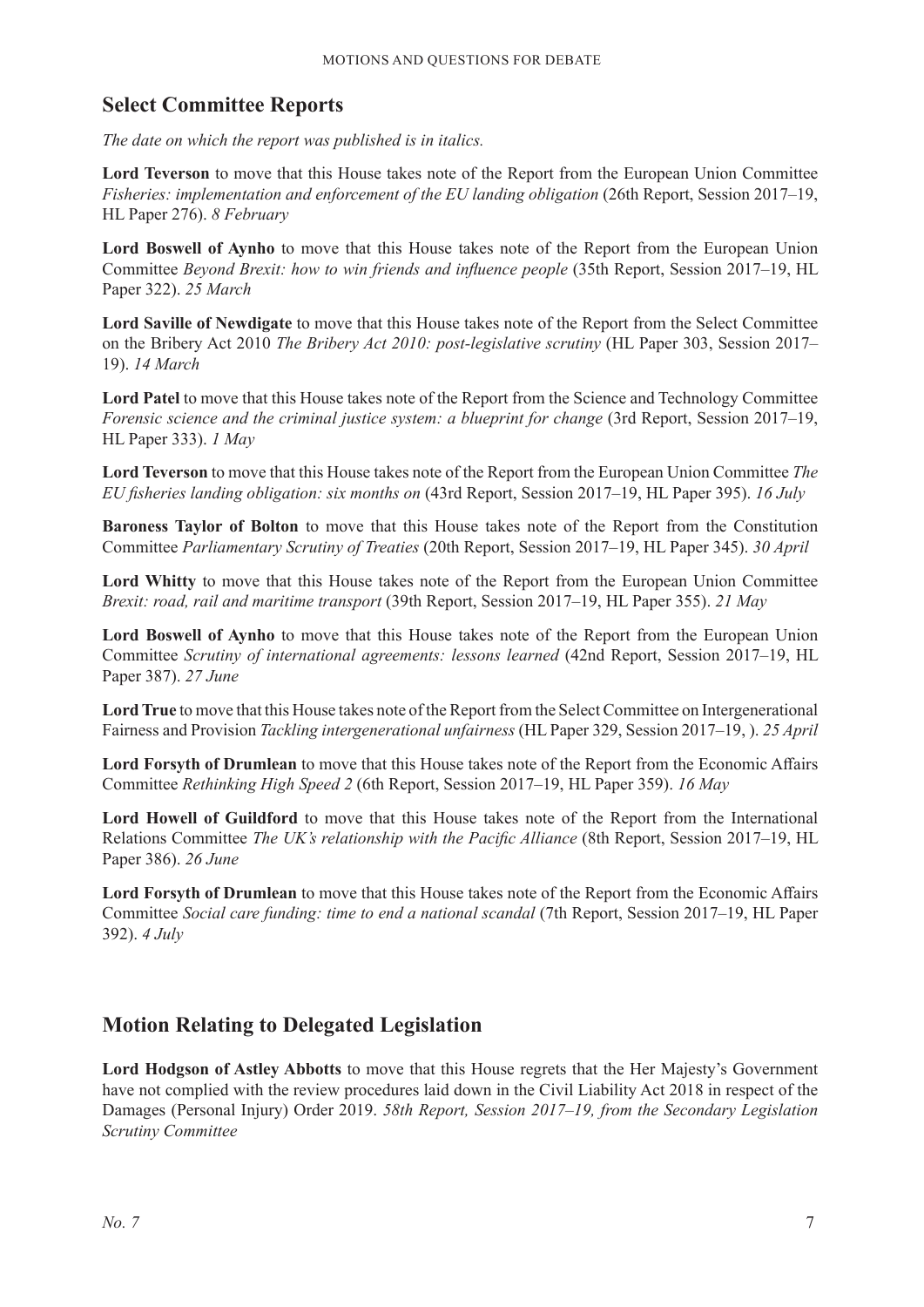## **Motion Relating to Treaties**

†**Baroness Donaghy** to move that this House takes note of the Free Trade Agreement between the United Kingdom of Great Britain and Northern Ireland and the Republic of Korea (CP 167), laid before the House on 9 September. *1st Report from the European Union Committee*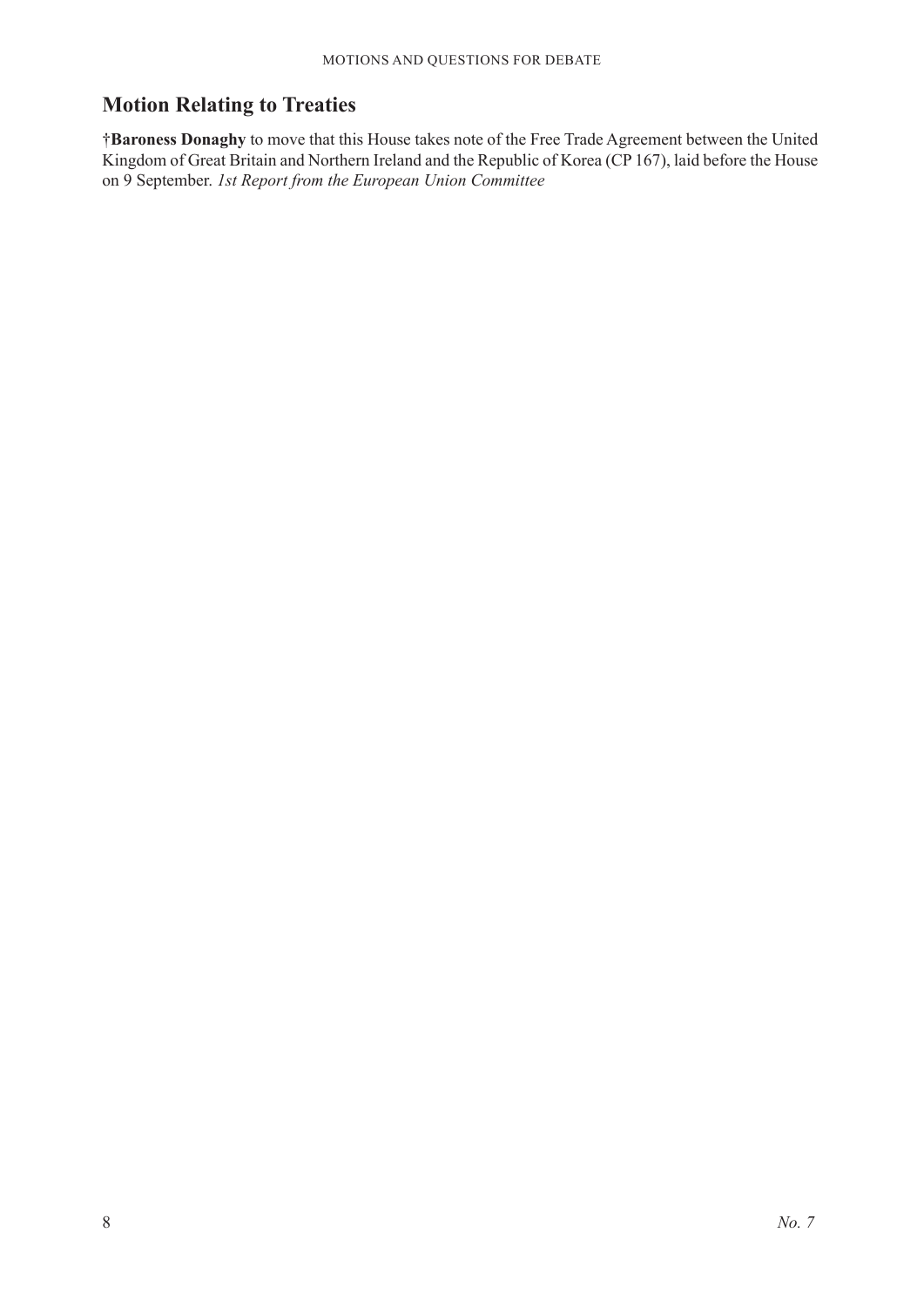## **Questions for Written Answer**

*Tabled on 22 October and due for answer by 5 November.*

**Baroness Afshar** to ask Her Majesty's Government, further to the response by Baroness Williams of Trafford to Baroness Kennedy of Cradley's oral question on 22 October, what plans they have to establish, as points of contact for minority women who are at risk of exploitation, specific individuals who are familiar with the cultural practices of minority ethnic groups. HL267

**Baroness Afshar** to ask Her Majesty's Government what percentage of current police officers are from BAME backgrounds; and what assessment they have made of how familiar police officers are with the cultural practices of the communities they are policing. HL268

**Lord Alton of Liverpool** to ask Her Majesty's Government what assessment they have made of reports that 13-year old Mohammed Hamid Mohammed, admitted to Tal Tamir Hospital following the bombing of Ras-al Ain by Turkey, is a victim of white phosphorus; and whether they intend to refer any such use of white phosphorus to the International Criminal Court to seek justice for the reported violations of the Geneva Convention and the Chemical Weapons Convention. The MESS HIL269

**Lord Alton of Liverpool** to ask Her Majesty's Government what budget has been allocated to the office of the Prime Minister's Special Envoy on Freedom of Religion and Belief for each of the next three years. HL270

**Lord Alton of Liverpool** to ask Her Majesty's Government whether there is any international initiative to send independent observers to monitor the local district council elections in Hong Kong due to be held on 24 November; and what assessment they have made of the basis on which those elections are being held. HL271

**Lord Alton of Liverpool** to ask Her Majesty's Government what is the (1) membership, (2) purpose, and (3) timescale for the work, of the Foreign and Commonwealth Office Hong Kong Task Force. HL272

Lord Alton of Liverpool to ask Her Majesty's Government what assessment they have made of the recommendations contained in the All-Party Parliamentary Group on the Rights of the Rohingya's report *A New Shape of Catastrophe: two years on from the 2017 Rohingya Crisis*, published on 10 September.

HL273

**Lord Alton of Liverpool** to ask Her Majesty's Government what plans they have to use Magnitsky powers to target those responsible for reported crimes against humanity in Myanmar; and what mechanisms they are establishing, if any, to bring to justice those responsible for crimes against humanity and potential genocide. HL274

**Baroness Bertin** to ask Her Majesty's Government what plans they have to address the £434 million funding gap for disabled children's social care identified in the research published by the Disabled Children's Partnership; and what plans they have to establish a disabled children's fund to improve early intervention services such as short breaks for disabled children. 
HL275

**Lord Borwick** to ask Her Majesty's Government what progress NHS England has made to commission MR-guided focused ultrasound for patients with essential tremor. HL276

**The Earl of Caithness** to ask Her Majesty's Government what measures they are taking to protect the (1) water level, and (2) quality, of chalk streams and rivers. HL277

**The Earl of Caithness** to ask Her Majesty's Government whether, in order to secure the (1) water level, and (2) quality, of chalk streams, what plans they have to prevent HS2 from using water to tunnel through the Chilterns. HL278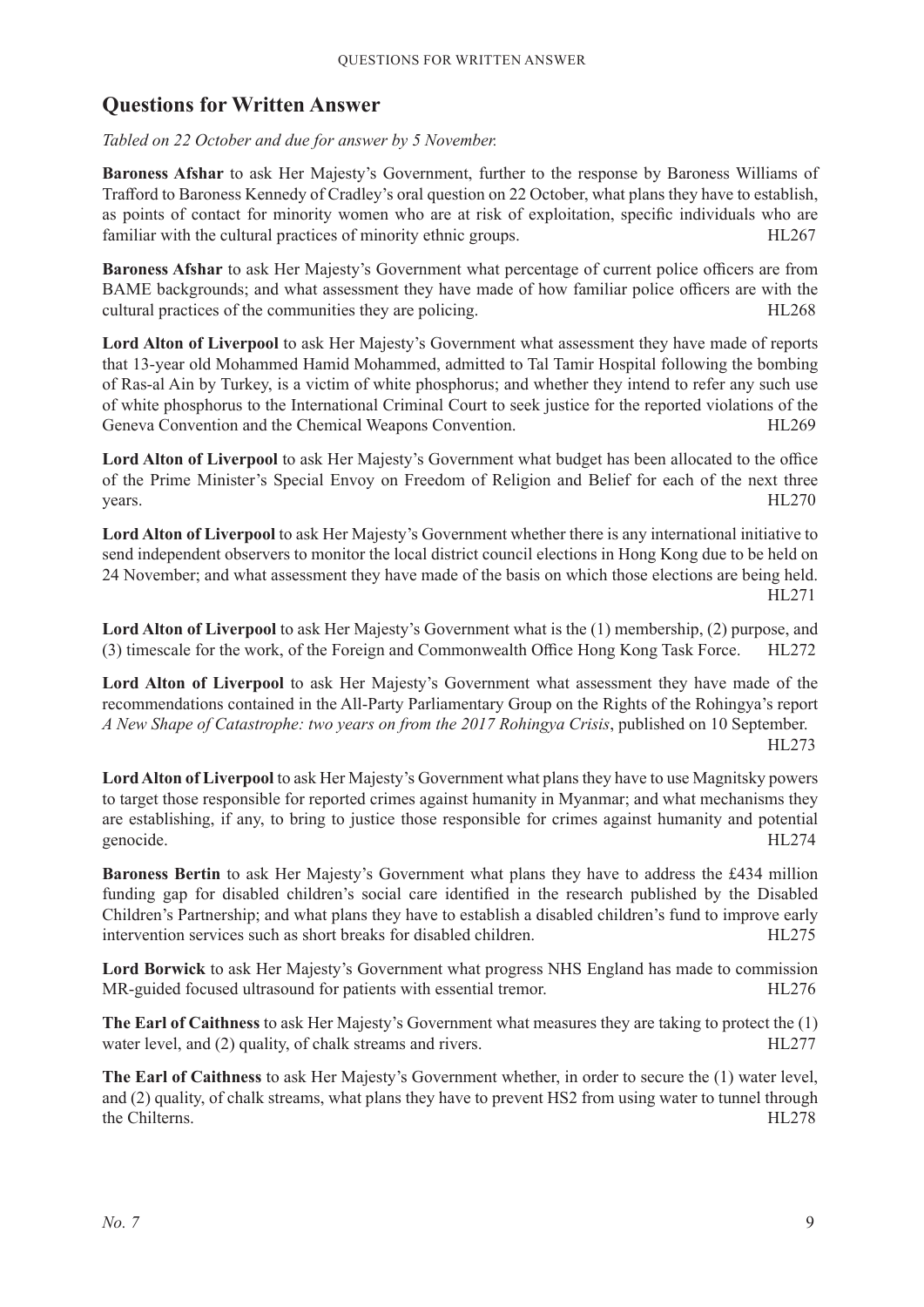**The Earl of Caithness** to ask Her Majesty's Government what estimate they have made of the amount of unpicked fruit on UK farms due to a lack of labour; and what plans they have to ensure that there is enough labour to pick winter vegetables on UK farms. HL279

**The Earl of Caithness** to ask Her Majesty's Government, further to the statement by the Leader of Hammersmith and Fulham Council that the Council will not pay for the repairs to Hammersmith Bridge, whether they intend to contribute to the cost of the repairs; and what discussions they intend to have with (1) Transport for London, and (2) Hammersmith and Fulham Council, about those bodies' contribution to those repairs. HL280

**Baroness Corston** to ask Her Majesty's Government how many police stations have closed in each county in England and Wales since 2010. 
HL281

**Lord Foulkes of Cumnock** to ask Her Majesty's Government whether they will publish separately a list of (1) all meetings between all health ministers and the private health care provider, Babylon, and (2) social and other events organised by Babylon attended by one or more health ministers. HL282

**Lord Greaves** to ask Her Majesty's Government what assessment they have made of the effectiveness of the road network between East Lancashire and Yorkshire, in particular of congestion at the Colne end of the M65; and what steps they are taking if any to improve road connections in East Lancashire and to reduce congestion at Colne. The state of the state of the state of the HL283 [I]

**Lord Greaves** to ask Her Majesty's Government what plans they have for passengers to be compensated for journeys made on Pacer trains which are still in service on the Northern franchise after the start of 2020. HL284

**Lord Greaves** to ask Her Majesty's Government what are the passenger usage statistics for each station on the East Lancashire line between Blackburn and Colne, for each of the last five years. HL285

**Lord Greaves** to ask Her Majesty's Government whether they are on track to meet their commitment, made in December 2014, that the English Coastal Path will be completed and open in 2020; and if not, what are the reasons for any delays. HL286 [I]

**Lord Greaves** to ask Her Majesty's Government which sections of the English Coastal Path are now open; and what are the expected opening dates of those sections in each area which are not yet open.

HL287 [I]

**Lord Hanningfield** to ask Her Majesty's Government what assessment they have made of the UK tobacco industry's contribution to tackling smoking related litter; and whether that contribution meets their stated goal of getting that industry to play a greater role in addressing such litter. HL288

**Lord Hanningfield** to ask Her Majesty's Government what is the estimated cost of cleaning up smoking related litter in England during the last year. The state of the HL289

**Lord Hanningfield** to ask Her Majesty's Government what discussions they have had with individual UK tobacco companies about smoking related litter in the last three years. HL290

**Lord Hanningfield** to ask Her Majesty's Government whether they have received any funding from the UK tobacco industry as part of their national litter campaign. HL291

**Baroness Hodgson of Abinger** to ask Her Majesty's Government where the Centre of Excellence for Human Security, as announced on 4 April, will be based. HL292

**Baroness Hodgson of Abinger** to ask Her Majesty's Government whether the Centre of Excellence for Human Security, as announced on 4 April, has been allocated funding. HL293

**Baroness Hodgson of Abinger** to ask Her Majesty's Government how the courses delivered by the Centre of Excellence for Human Security will be accredited. HL294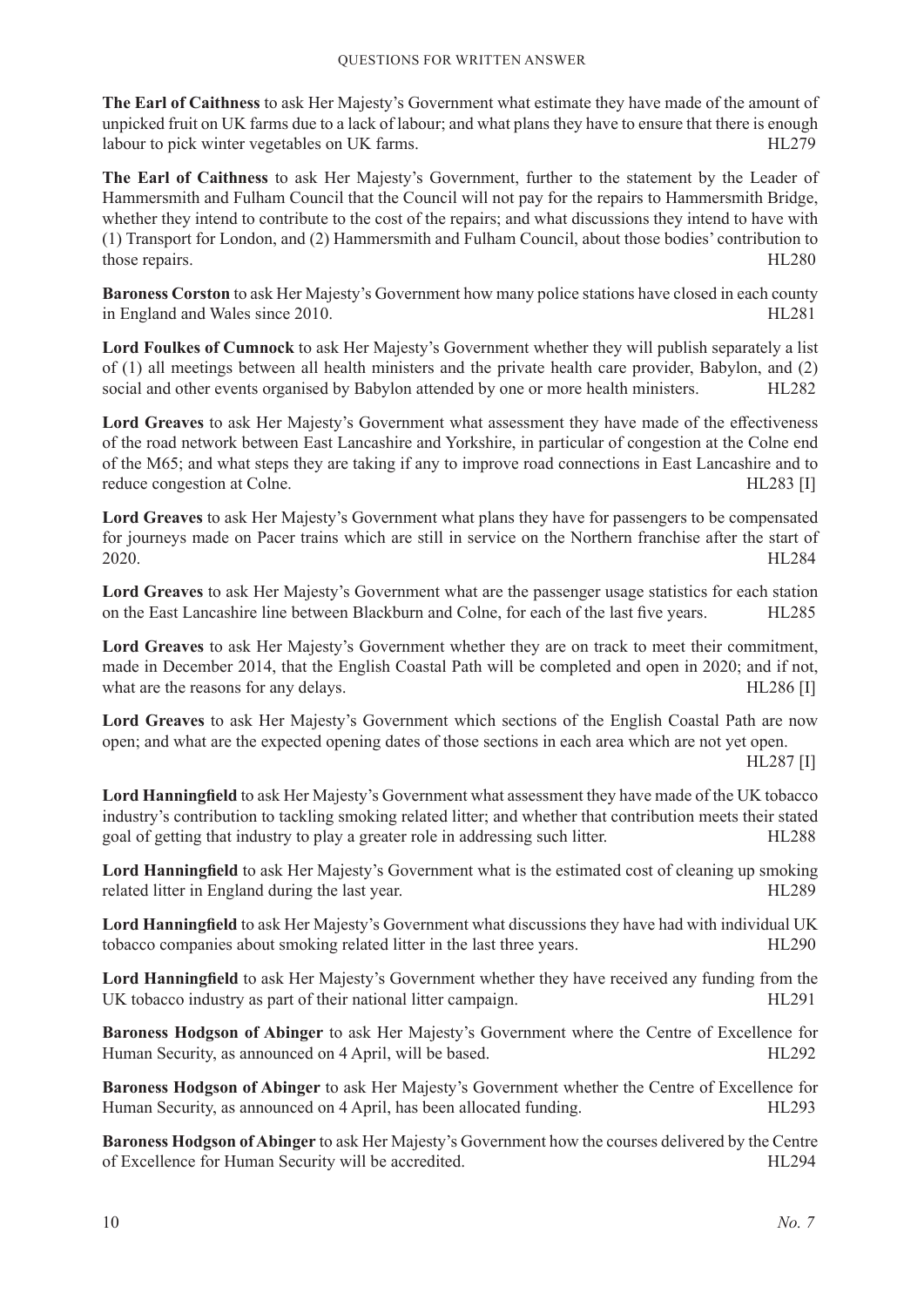**Lord Hunt of Kings Heath** to ask Her Majesty's Government what discussions they have had with the Medicines and Healthcare products Regulatory Agency about licensing the polypill in the absence of applications by pharmaceutical companies. 
HL295

**Lord Hunt of Kings Heath** to ask Her Majesty's Government what plans they have to extend the supervised tooth brushing programme, as recommended by the Royal College of Surgeon's Faculty of Dental Surgery in its report *The state of children's oral health in England*, published in August. HL296

**Lord Hunt of Kings Heath** to ask Her Majesty's Government what plans they have to extend the soft drinks industry levy to include sugary dairy drinks, as recommended by the Royal College of Surgeon's Faculty of Dental Surgery's report *The state of children's oral health in England*, published in August.

HL297

**Lord Hunt of Kings Heath** to ask Her Majesty's Government what plans they have to encourage all schools to become sugar free, as recommended by the Royal College of Surgeon's Faculty of Dental Surgery's report *The state of children's oral health in England*, published in August. **HL298** 

**Lord Hunt of Kings Heath** to ask Her Majesty's Government what plans they have to introduce a new NHS dental contract focused on prevention, as recommended by the Royal College of Surgeon's Faculty of Dental Surgery's report *The state of children's oral health in England*, published in August. HL299

**Lord Hunt of Kings Heath** to ask Her Majesty's Government what plans they have to include oral health in pre-registration training for all public health professionals, as recommended by the Royal College of Surgeon's Faculty of Dental Surgery's report *The state of children's oral health in England*, published in August. HL300

**Lord Hylton** to ask Her Majesty's Government what representations they are making to the government of Israel about the reported detention of (1) Adnan Ghaith, (2) Shadi Mutawar, and (3) Yasser Darwish; and what responses they have received. HL301

**Lord Hylton** to ask Her Majesty's Government what discussions they intend to have with the government of Israel about its reasons for the reported denial of access to the Ein Hanya natural spring near Al-Walaja, within the municipal boundary of Jerusalem.  $HL302$ 

**Lord Hylton** to ask Her Majesty's Government whether they intend to call on the government of Turkey to compensate the (1) next of kin of civilians killed or seriously wounded, and (2) local authorities for damage to civil infrastructure, in particular water facilities and grain storage, as a result of the recent incursion by Turkey into Syria. **HL303** 

**Lord Hylton** to ask Her Majesty's Government what representations they intend to make to the government of Turkey about ensuring that its auxiliary militias comply fully with current, and any future, ceasefires in Syria. HL304

**Lord Hylton** to ask Her Majesty's Government what evidence they have received about reports of torture, murder, kidnapping, ransoming of civilians, and sexual enslavement of women, by the Turkish forces and allied militias in the Afrin Canton of Syria; and what is their response to any such evidence. HL305

**Lord Hylton** to ask Her Majesty's Government what discussions they have had with the government of the Netherlands about the reasons why that government cancelled its funding for the White Helmets and the Free Syria Police in 2018; and whether they will publish the outcomes of any such discussions.

HL306

**The Earl of Listowel** to ask Her Majesty's Government what plans they have to attract recruits into early years provision. HL307

**The Earl of Listowel** to ask Her Majesty's Government what the turnover of staff in early years provision has been in each of the last five years in England, Wales and Scotland. HL308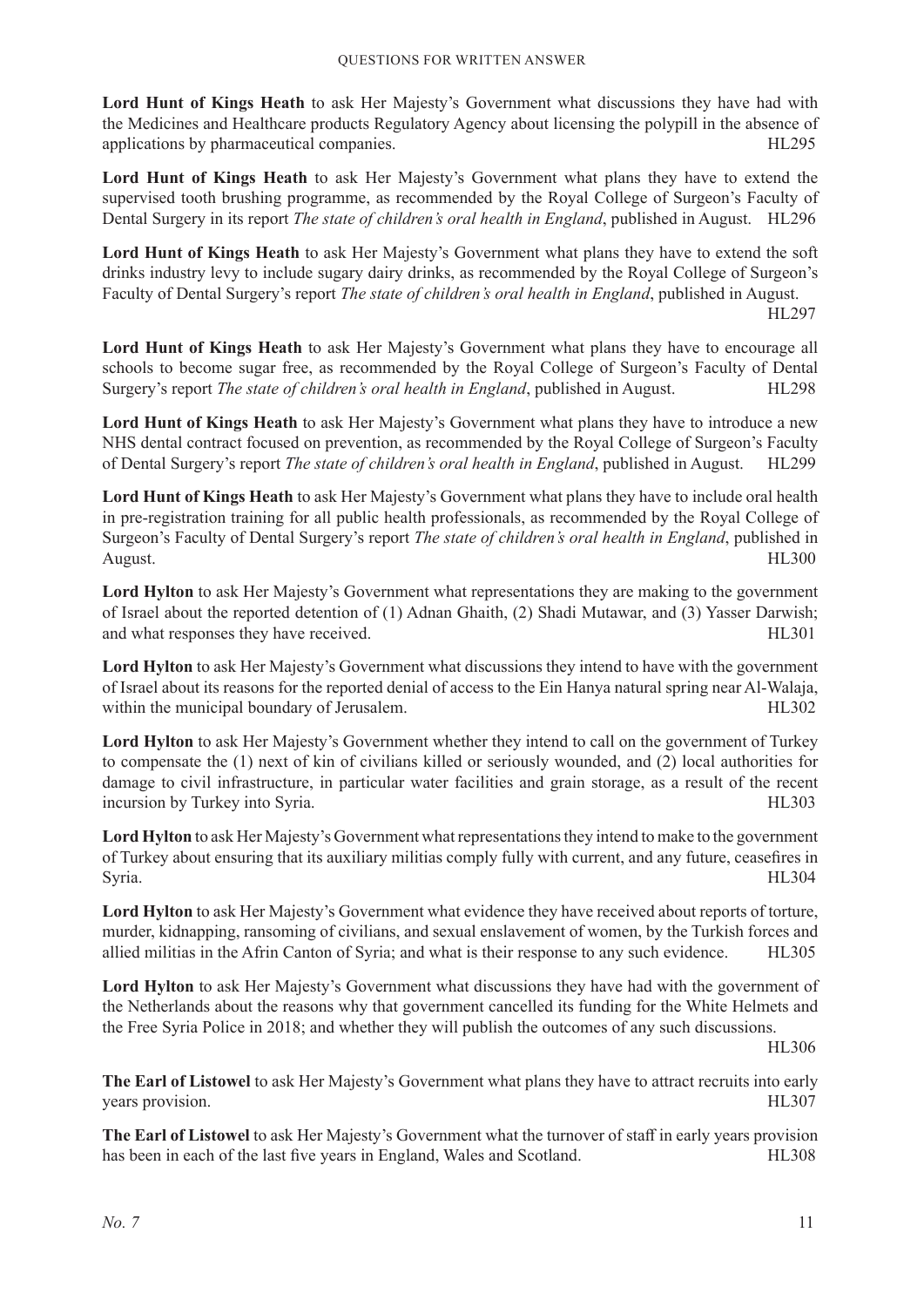**The Earl of Listowel** to ask Her Majesty's Government what lessons can be learned from the recruitment of teachers and social workers for the recruitment of staff to early years provision. HL309

**Baroness McIntosh of Pickering** to ask Her Majesty's Government what steps they are taking to promote access to, and services provided by, rural post offices; and whether they will provide an update on the status of the Post Office Card Account. 
HL310

**Baroness Northover** to ask Her Majesty's Government what steps they have taken since the joint statement by the UK High Commissioner, the United States Ambassador, and the EU Ambassador, to Guyana, published on 19 September, calling on the President of Guyana "to set an elections date immediately in full compliance with Guyana's constitution"; and what plans they have to support such an election to be held in an open and transparent manner. HL311

**Baroness Randerson** to ask Her Majesty's Government what plans they have to review the costs resulting from private finance initiative road maintenance contracts agreed by Highways England; and what assessment they have made of the adequacy of the level of service provided by those agreements.

HL312

**Baroness Randerson** to ask Her Majesty's Government what are the details of all private finance initiative contracts that were agreed by Highways England, including the (1) costs, (2) scope, and (3) length of time that they will run. HL313

**Baroness Randerson** to ask Her Majesty's Government what assessment they have made of the financial position of the South Western Railway franchise; and how much they have received in premium payments from that operator since the start of the franchise. HL314

**Lord Scriven** to ask Her Majesty's Government how many immigration detainees were held for more than 28 days in each of the last four years. 
HL315

**Lord Scriven** to ask Her Majesty's Government what is the longest time in days an individual has been detained for immigration reasons (1) among current detainees, and (2) in the last four years. HL316

**Lord Scriven** to ask Her Majesty's Government what percentage of those released from immigration detention in the last four years (1) are still in the UK, and (2) have been returned to their country of origin. HL317

**The Earl of Shrewsbury** to ask Her Majesty's Government what is their policy on the labelling of meat from the non-stun slaughter of animals. The non-stun slaughter of animals.

**Lord Storey** to ask the Senior Deputy Speaker whether catering and retail staff members of the House of Lords receive the full amount of any "tip" given to them when paid by debit card. HL319

**Lord Storey** to ask Her Majesty's Government what support is provided for children and young people with visual impairment in (1) early years settings, and (2) schools. HL320

**Lord Storey** to ask Her Majesty's Government how the Joint Understanding between the Department for Education and the Independent Schools Council is supporting the raising of educational standards in state schools. HL321

**Lord Storey** to ask Her Majesty's Government what plans they have, if any, to sanction intelligence gathering and surveillance of Members of Parliament. HL322

**Lord Taylor of Warwick** to ask Her Majesty's Government what assessment they have made of the regulatory requirements needed for the introduction of so-called "flying taxis". HL323

**Lord Taylor of Warwick** to ask Her Majesty's Government what plans they have, if any, to make it mandatory for schools to have a library. The state of the state of the HL324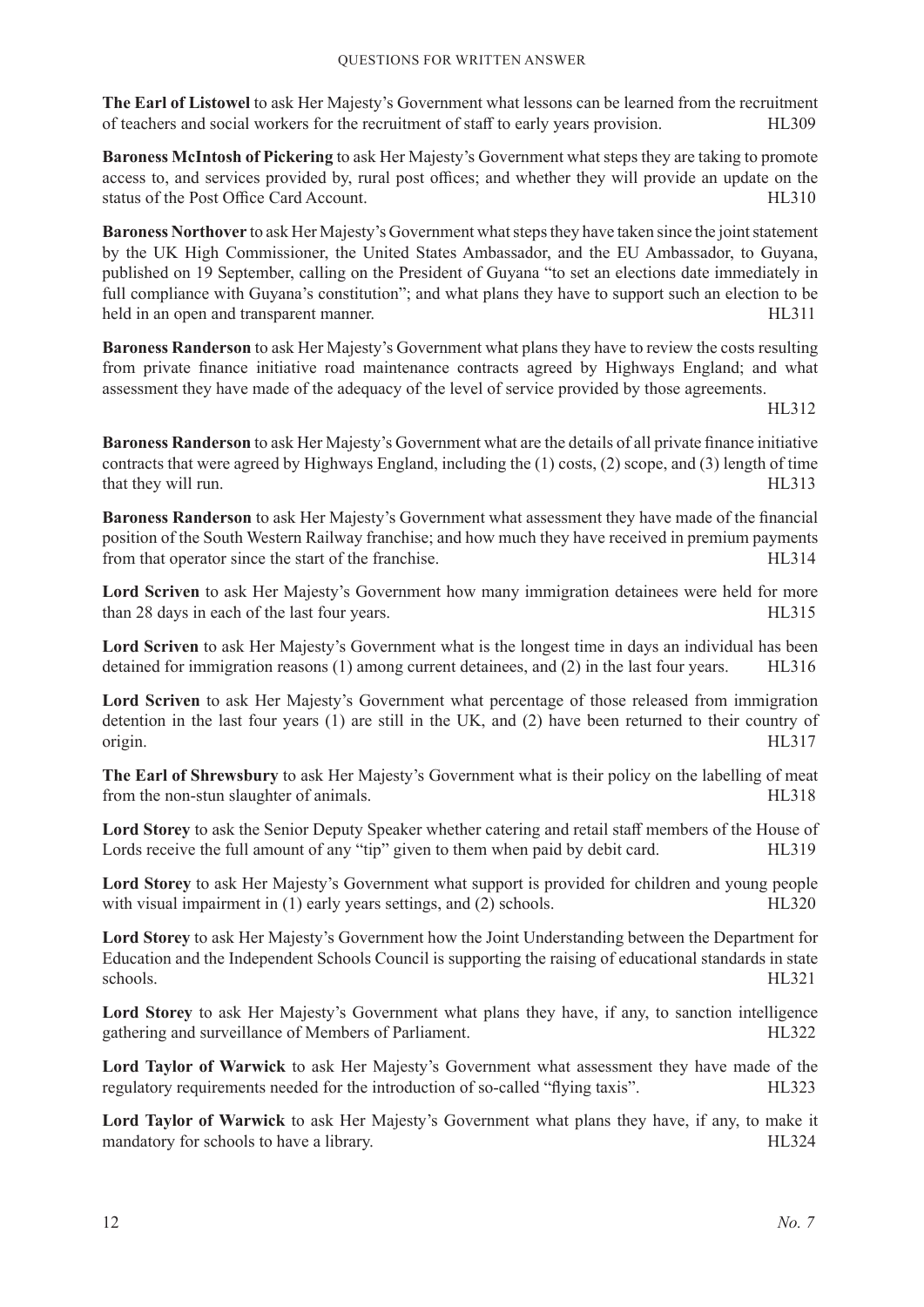**Lord Taylor of Warwick** to ask Her Majesty's Government what assessment they have made of the educational impact on children of not having access to a school library. HL325

**Lord Taylor of Warwick** to ask Her Majesty's Government what assessment they have made of the environmental impact of the drying of peatlands in the UK. HL326

**Baroness Tonge** to ask Her Majesty's Government what discussions they have had with the government of Myanmar about ensuring justice and the voluntary and safe return of Rohingya refugees to Myanmar. HL327

**Baroness Tonge** to ask Her Majesty's Government whether any trading (1) sanctions, and (2) conditions, have been imposed on (a) Myanmar, and (b) Bangladesh; and if so, what. 
HL328

**Baroness Tonge** to ask Her Majesty's Government what (1) support, and (2) funding, they provide to the Better Work programme in Bangladesh to improve working conditions in the garment industry in that country; and which businesses that programme supports. HL329

**Baroness Tonge** to ask Her Majesty's Government what (1) support, and (2) funding, they provide to the Mothers@Work initiative in Bangladesh to promote maternity rights and good working conditions for women in the garment industry in that country. The same state of the garment industry in that country.

**Baroness Tonge** to ask Her Majesty's Government what steps they intend to take to prioritise marginalised people and communities in regard to sexual and reproductive health and rights; and what plans they have to discuss this matter at the 2019 Nairobi Summit on the International Conference on Population and Development. HL331

**Lord Vinson** to ask Her Majesty's Government what assessment they have made of the prevalence of tracker and similar funds lending the shares of beneficial owners for shorting; what regulations are in place to ensure that such funds make share owners sufficiently aware that shares may be lent in this way; whether such funds must seek the permission of beneficial owners before lending their shares for such purposes; and if not, why not. The same purposes and if not, why not.

**Lord Vinson** to ask Her Majesty's Government what estimate they have made of the number of beneficial owners with shares invested in tracker and similar funds that are not fully cognisant that their shares are being lent for shorting; and what steps they intend to take in response to any such estimate. HL333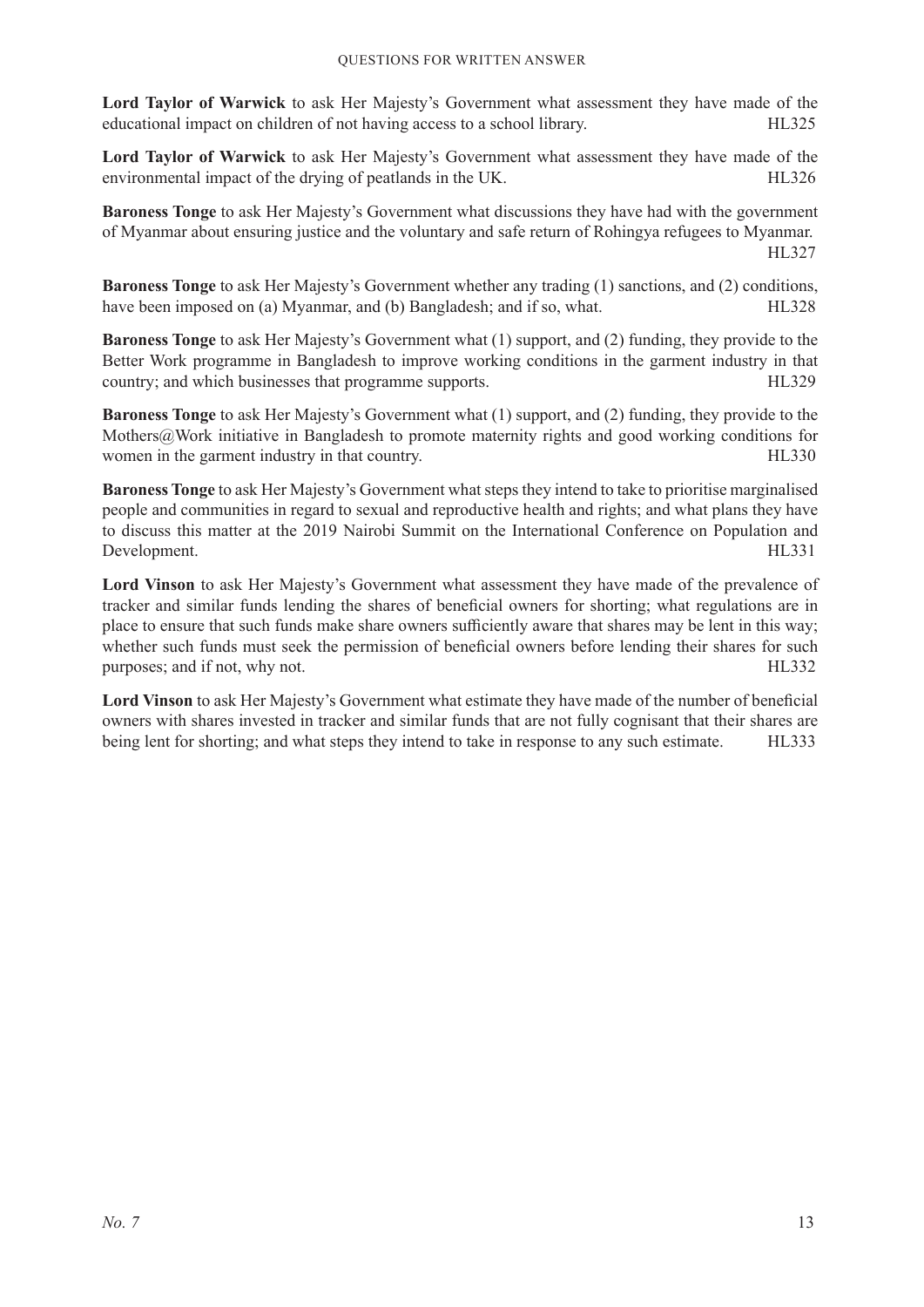## **Bills in Progress**

|                                                                                       | <b>Type of Bill</b> | To be<br>considered |
|---------------------------------------------------------------------------------------|---------------------|---------------------|
| <b>Waiting for Second Reading</b>                                                     |                     |                     |
| Divorce, Dissolution and Separation Bill [HL]                                         | Government          |                     |
| Health Service Safety Investigations Bill [HL]                                        | Government          |                     |
| Pension Schemes Bill [HL] (Queen's consent to be signified)                           | Government          |                     |
| Historical Institutional Abuse (Northern Ireland) Bill [HL]                           | Government          |                     |
| Higher Education Cheating Services Prohibition Bill [HL]                              | Private Member's    |                     |
| Unaccompanied Asylum Seeking Children (Legal Advice and<br>Appeals) Bill [HL]         | Private Member's    |                     |
| Traffic Management (Amendment) Bill [HL]                                              | Private Member's    |                     |
| Gambling Act 2005 (Amendment) Bill [HL]                                               | Private Member's    |                     |
| Duchy of Cornwall Bill [HL] (Queen's and Prince of Wales'<br>consent to be signified) | Private Member's    |                     |
| Genocide Determination Bill [HL]                                                      | Private Member's    |                     |
| Heritage Railways and Tramways (Voluntary Work) Bill [HL]                             | Private Member's    |                     |
| Well-being of Future Generations Bill [HL]                                            | Private Member's    |                     |
| Goods Mortgages Bill [HL]                                                             | Private Member's    |                     |
| Air Traffic Management and Unmanned Aircraft Bill [HL]                                | Government          |                     |
| Unconscionable Conduct in Commerce Bill [HL]                                          | Private Member's    |                     |
| Criminal Records Bill [HL]                                                            | Private Member's    |                     |
| Immigration Detention Bill [HL]                                                       | Private Member's    |                     |
| Clean Air (Human Rights) Bill [HL]                                                    | Private Member's    |                     |
| Emissions Reduction (Local Authorities in London) Bill [HL]                           | Private Member's    |                     |
| <b>Waiting for Commitment</b>                                                         |                     |                     |
| High Speed Rail (West Midlands-Crewe) Bill                                            | Hybrid              |                     |
| <b>Waiting for Third Reading</b>                                                      |                     |                     |
| Birmingham Commonwealth Games Bill [HL] (Welsh Legislative<br>Consent Motion passed.) | Government          | 23 October          |
| Sentencing (Pre-consolidation Amendments) Bill [HL] (Law<br>Commission Bill)          | Government          |                     |

## **Statutory Instruments in Progress**

## **Affirmative Instruments waiting for consideration by the Joint Committee on Statutory Instruments**

Welfare of Animals at the Time of Killing (England and Northern Ireland) (Amendment) (EU Exit) Regulations 2019 *2nd Report from the Secondary Legislative Scrutiny Committee*

Agriculture, Environment and Rural Affairs (Amendment) (Northern Ireland) (EU Exit) (No. 2) Regulations 2019

Civil Jurisdiction and Judgments (Civil and Family) (Amendment) (EU Exit) Regulations 2019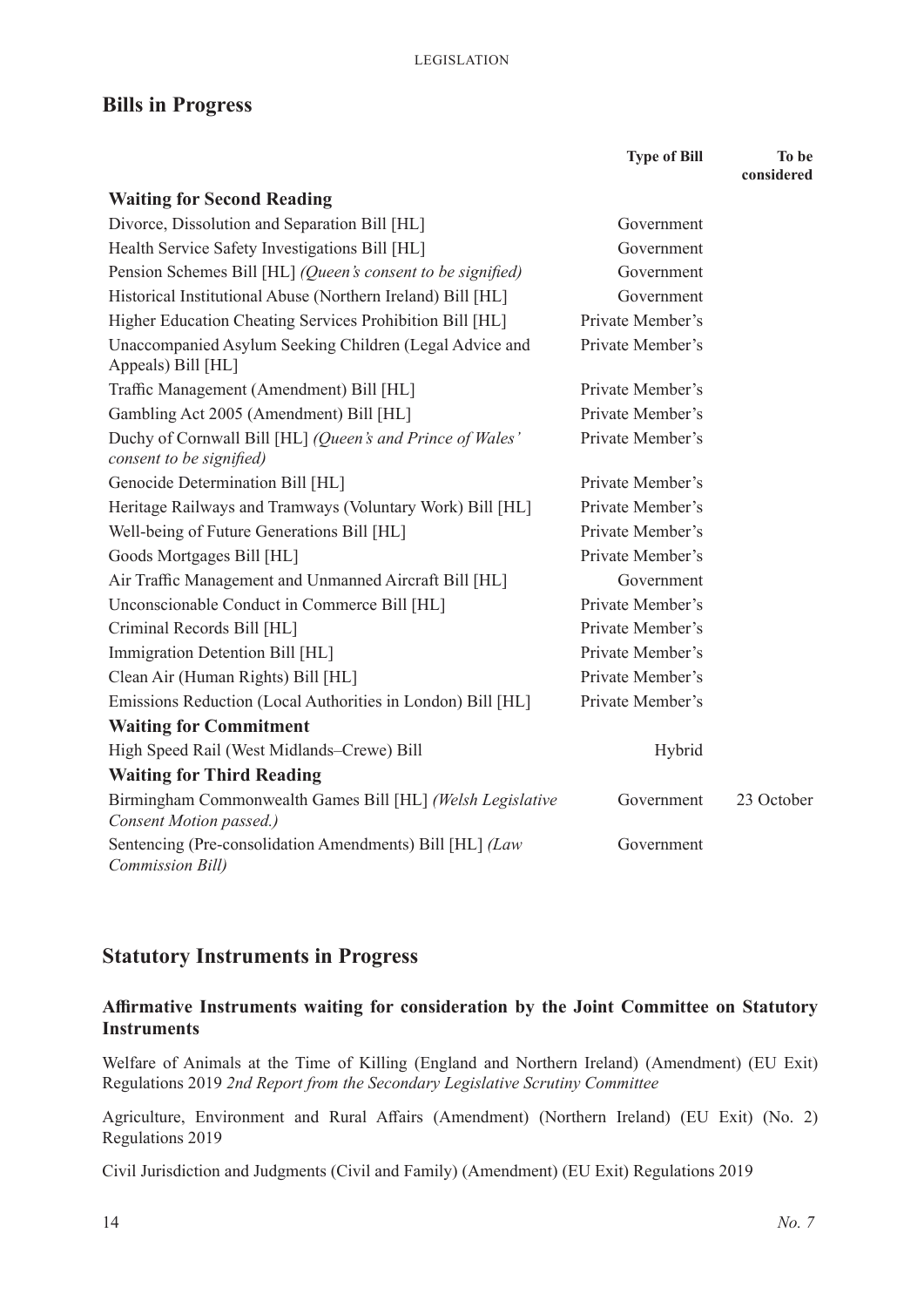#### Legislation

Rights, Equality and Citizenship Programme (Revocation) (EU Exit) Regulations 2019

Persistent Organic Pollutants (Amendment) (EU Exit) Regulations 2019

Agricultural Products, Food and Drink (Amendment etc.) (EU Exit) Regulations 2019

Common Organisation of the Markets in Agricultural Products (Producer Organisations and Wine) (Amendment etc.) (EU Exit) Regulations 2019

Common Agricultural Policy (Market Measures, Notifications and Direct Payments) (Miscellaneous Amendments) (EU Exit) Regulations 2019

Draft Representation of the People (Annual Canvass) (Amendment) Regulations 2019

Draft Criminal Justice and Courts Act 2015 (Consequential Amendment) Regulations 2019

Draft Legal Aid, Sentencing and Punishment of Offenders Act 2012 (Commencement No. 14) Order 2019

Draft Release of Prisoners (Alteration of Relevant Proportion of Sentence) Order 2019

The INSPIRE (Amendment) (EU Exit) Regulations 2019

Northern Ireland (Extension of Period for Executive Formation) (No. 2) Regulations 2019

Agricultural Products, Food and Drink (Amendment) (EU Exit) Regulations 2019

Cross-Border Distribution of Funds, Proxy Advisors, Prospectus and Gibraltar (Amendment) (EU Exit) Regulations 2019

Draft Civil Partnership (Opposite-sex Couples) Regulations 2019

### **Affirmative Instruments waiting for Affirmative Resolution**

Draft Hunting Act 2004 (Exempt Hunting) (Amendment) Order 2015 *Special attention drawn to the instrument by the Secondary Legislation Scrutiny Committee, 7th Report, Session 2015–16*

Draft Trade Union (Deduction of Union Subscriptions from Wages in the Public Sector) Regulations 2017 *Special attention drawn to the instrument by the Secondary Legislation Scrutiny Committee, 29th Report, Session 2016–17*

Draft Freedom of Establishment and Free Movement of Services (EU Exit) Regulations 2019 *Special attention drawn to the instrument by the Secondary Legislation Scrutiny Committee, 58th Report, Session 2017–19 (23 October)*

Draft Waste and Environmental Protection (Amendment) (Northern Ireland) (EU Exit) Regulations 2019 *58th Report, Session 2017–19, from the Secondary Legislation Scrutiny Committee (23 October)*

Draft Pesticides (Amendment) (EU Exit) Regulations 2019 *59th Report, Session 2017–19, from the Secondary Legislation Scrutiny Committee (23 October)*

Burundi (Sanctions) (EU Exit) Regulations 2019

Guinea (Sanctions) (EU Exit) Regulations 2019

Draft Plant Health (Amendment etc.) (EU Exit) Regulations 2019 (*23 October*)

Draft Import and Export Licences (Amendments etc.) (EU Exit) Regulations 2019 (*23 October*)

Draft Common Agricultural Policy and Common Organisation of the Markets in Agricultural Products (Miscellaneous Amendments) (EU Exit) Regulations 2019 (*23 October*)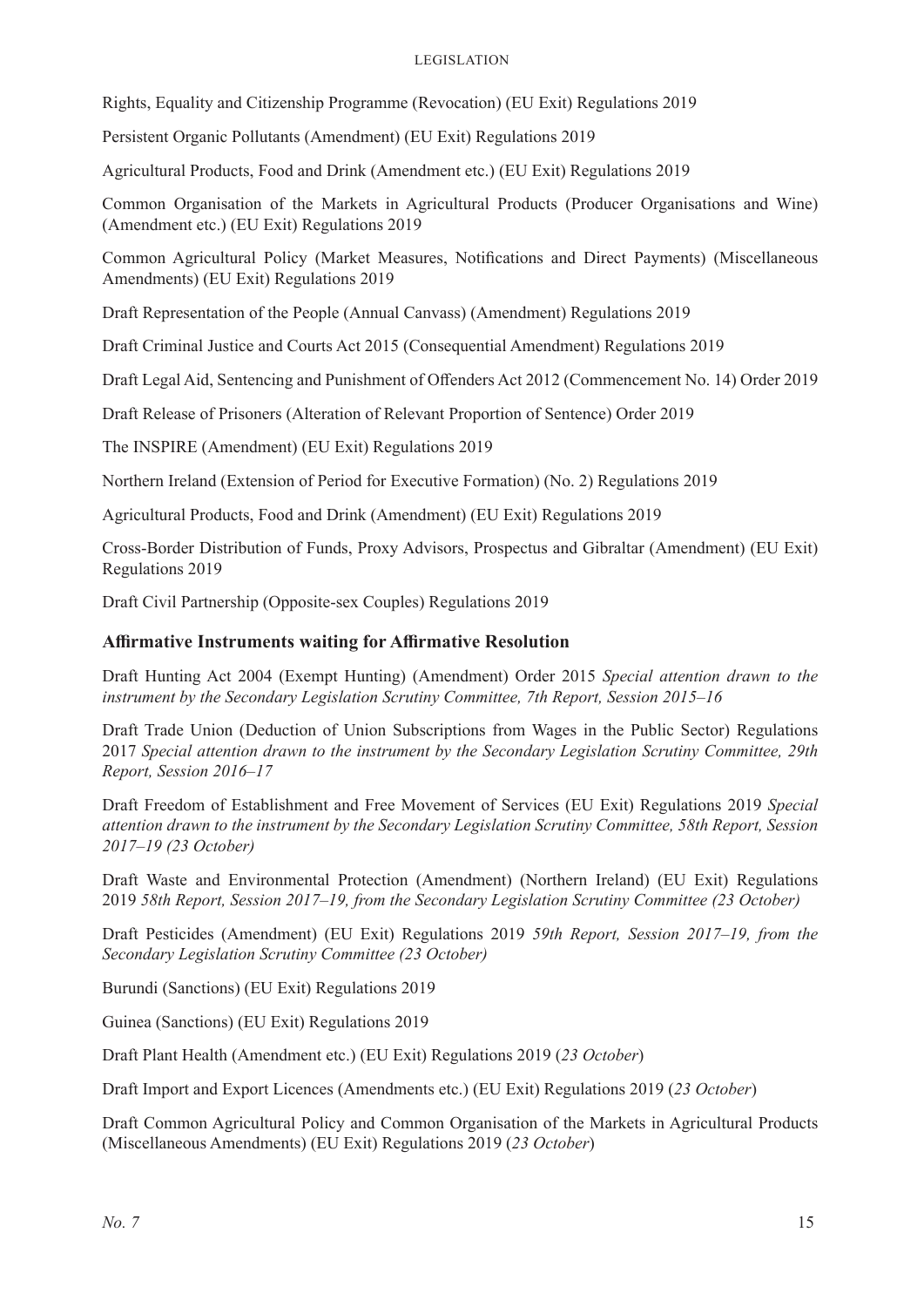Draft Common Organisation of the Markets in Agricultural Products (Transitional Arrangements etc.) (Amendment) (EU Exit) Regulations 2019 (*23 October*)

Draft Environment and Wildlife (Legislative Functions) (EU Exit) (Amendment) Regulations 2019 (*23 October*)

Draft Agriculture (Miscellaneous Amendments) (EU Exit) Regulations 2019 (*23 October*)

Draft Common Organisation of the Markets in Agricultural Products and Common Agricultural Policy (Miscellaneous Amendments etc.) (EU Exit) (No. 2) Regulations 2019 (*23 October*)

Draft European Parliamentary Elections Etc. (Repeal, Revocation, Amendment and Saving Provisions) (United Kingdom and Gibraltar) (EU Exit) (Amendment) Regulations 2019 *Special attention drawn to the instrument by the Joint Committee on Statutory Instruments, 69th Report, Session 2017–19. (23 October)*

Competition (Amendment etc.) (EU Exit) (No. 2) Regulations 2019 *61st Report, Session 2017–19, from the Secondary Legislation Scrutiny Committee*

Draft Electricity Supplier Obligations (Excluded Electricity) (Amendment) Regulations 2019 (*23 October*)

Railways (Safety, Access, Management and Interoperability) (Miscellaneous Amendments and Transitional Provision) (EU Exit) Regulations 2019 *2nd Report from the Secondary Legislative Scrutiny Committee*

Common Fisheries Policy and Animals (Amendment etc.) (EU Exit) Regulations 2019 *2nd Report from the Secondary Legislative Scrutiny Committee*

### **Negative Instruments**

Damages (Personal Injury) Order 2019 *Special attention drawn to the instrument by the Secondary Legislation Scrutiny Committee, 58th Report, Session 2017–19. Praying time expired 16 October.* 

Universal Credit (Managed Migration Pilot and Miscellaneous Amendments) Regulations 2019 *Special attention drawn to the instrument by the Secondary Legislation Scrutiny Committee, 58th and 59th Reports, Session 2017–19. Praying time expires 23 October.* 

Export Control (Amendment) (No. 2) Order 2019 *59th Report, Session 2017–19, from the Secondary Legislation Scrutiny Committee. Praying time expires 23 October.* 

Draft Code of Practice for the Welfare of Pigs *61st Report, Session 2017–19, from the Secondary Legislation Scrutiny Committee. Praying time expires 2 November.* 

Heavy Commercial Vehicles in Kent (No. 3) Order 2019 *Special attention drawn to the instrument by the Secondary Legislation Scrutiny Committee, 61st Report, Session 2017–19. Praying time expires 28 October.* 

Town and Country Planning (North Weald Airfield) (EU Exit) Special Development Order 2019 *Special attention drawn to the instrument by the Secondary Legislation Scrutiny Committee, 61st Report, Session 2017–19. Praying time expires 28 October.* 

Town and Country Planning (Waterbrook Ashford) (EU Exit) Special Development Order 2019 *Special attention drawn to the instrument by the Secondary Legislation Scrutiny Committee, 61st Report, Session 2017–19. Praying time expires 29 October.* 

Town and Country Planning (Car Park D Ebbsfleet International Station) (EU Exit) Special Development Order 2019 *Special attention drawn to the instrument by the Secondary Legislation Scrutiny Committee, 61st Report, Session 2017–19. Praying time expires 29 October.*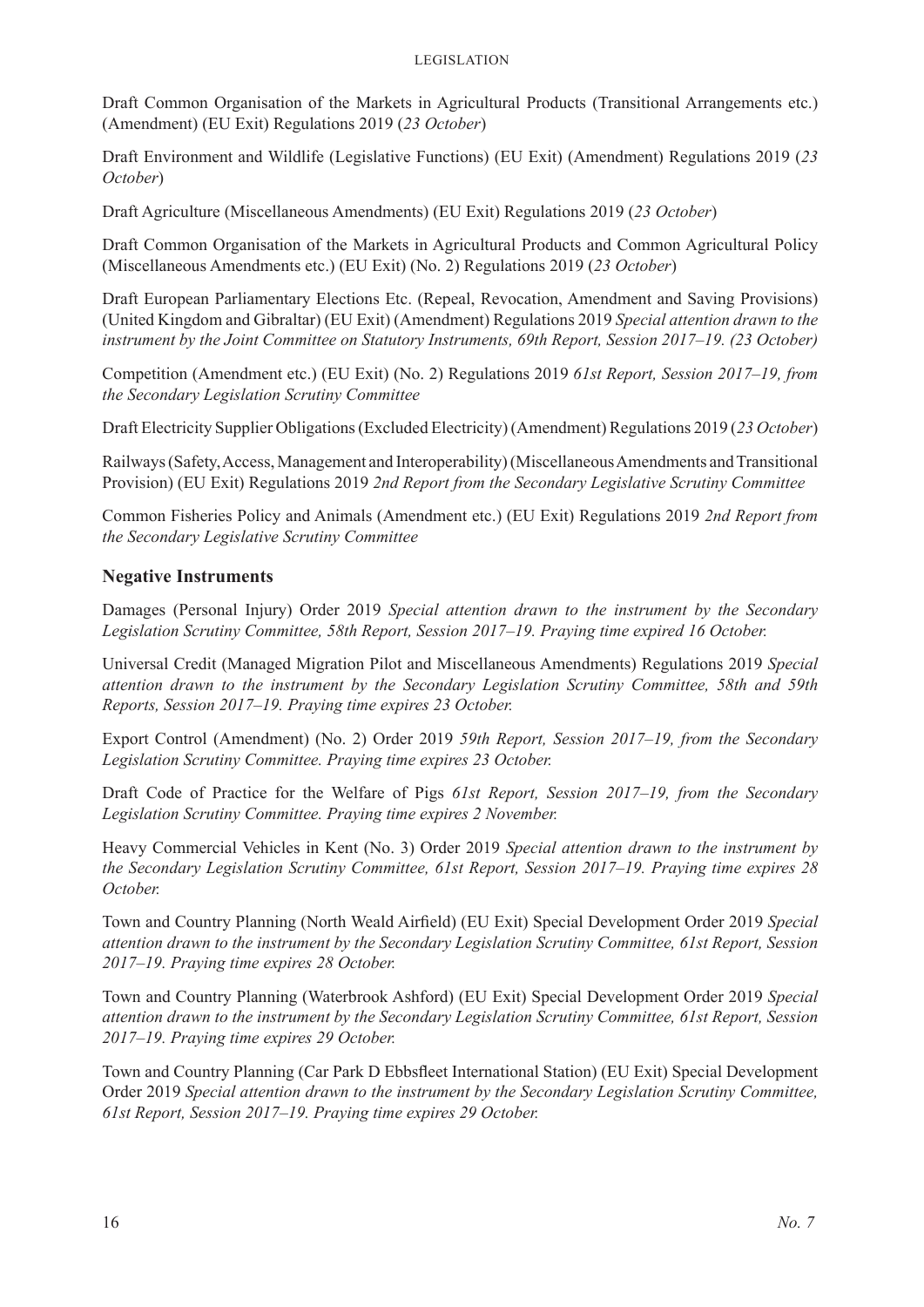#### Legislation

Food Information (Amendment) (England) Regulations 2019 *Special attention drawn to the instrument by the Secondary Legislation Scrutiny Committee, 61st Report, Session 2017–19. Praying time expires 29 October.* 

Ecodesign for Energy-Related Products and Energy Information (Amendment) Regulations 2019 *61st Report, Session 2017–19, from the Secondary Legislation Scrutiny Committee. Praying time expires 3 November.* 

School Teachers' Pay and Conditions (England) Order 2019 *Special attention drawn to the instrument by the Secondary Legislation Scrutiny Committee, 1st Report. Praying time expires 8 November.* 

Railways (Safety, Access, Management and Interoperability) (Miscellaneous Amendments and Transitional Provision) (EU Exit) Regulations 2019 *2nd Report from the Secondary Legislation Scrutiny Committee. Praying time expires 8 November.* 

Common Fisheries Policy and Animals (Amendment etc.) (EU Exit) Regulations 2019 *2nd Report from the Secondary Legislation Scrutiny Committee. Praying time expires 8 November.* 

### **Human Rights Remedial Orders**

*The date is the date of expiry of the statutory period*

#### **Draft order under paragraph 2(a) referred to the Joint Committee on Human Rights**

Draft Jobseekers (Back to Work Schemes) Act 2013 (Remedial) Order 2019 *23 November*

Draft Human Rights Act 1998 (Remedial) Order 2019 *14 December*

## **Proposed Negative Statutory Instruments laid under the European Union (Withdrawal) Act 2018**

Network and Information Systems (Amendment etc.) (EU Exit) (No. 2) Regulations 2019 *Sifting period expires: 30 October*

### **Treaty before the House (Special attention drawn)**

Free Trade Agreement between the United Kingdom of Great Britain and Northern Ireland and the Republic of Korea (with Exchange of Notes) *Scrutiny period expires: 31 October*

#### **Other Instrument**

#### **Public Bodies Order**

*The date is the date of expiry of the statutory period*

#### **Draft Order waiting for consideration by the Joint Committee on Statutory Instruments**

Draft Public Bodies (Abolition of Public Works Loan Commissioners) Order 2019 *22 November*

## **Retirements**

*The following members of the House have given notice of their intention to retire.*

Lord Carswell (29 October)

Baroness Emerton (1 November)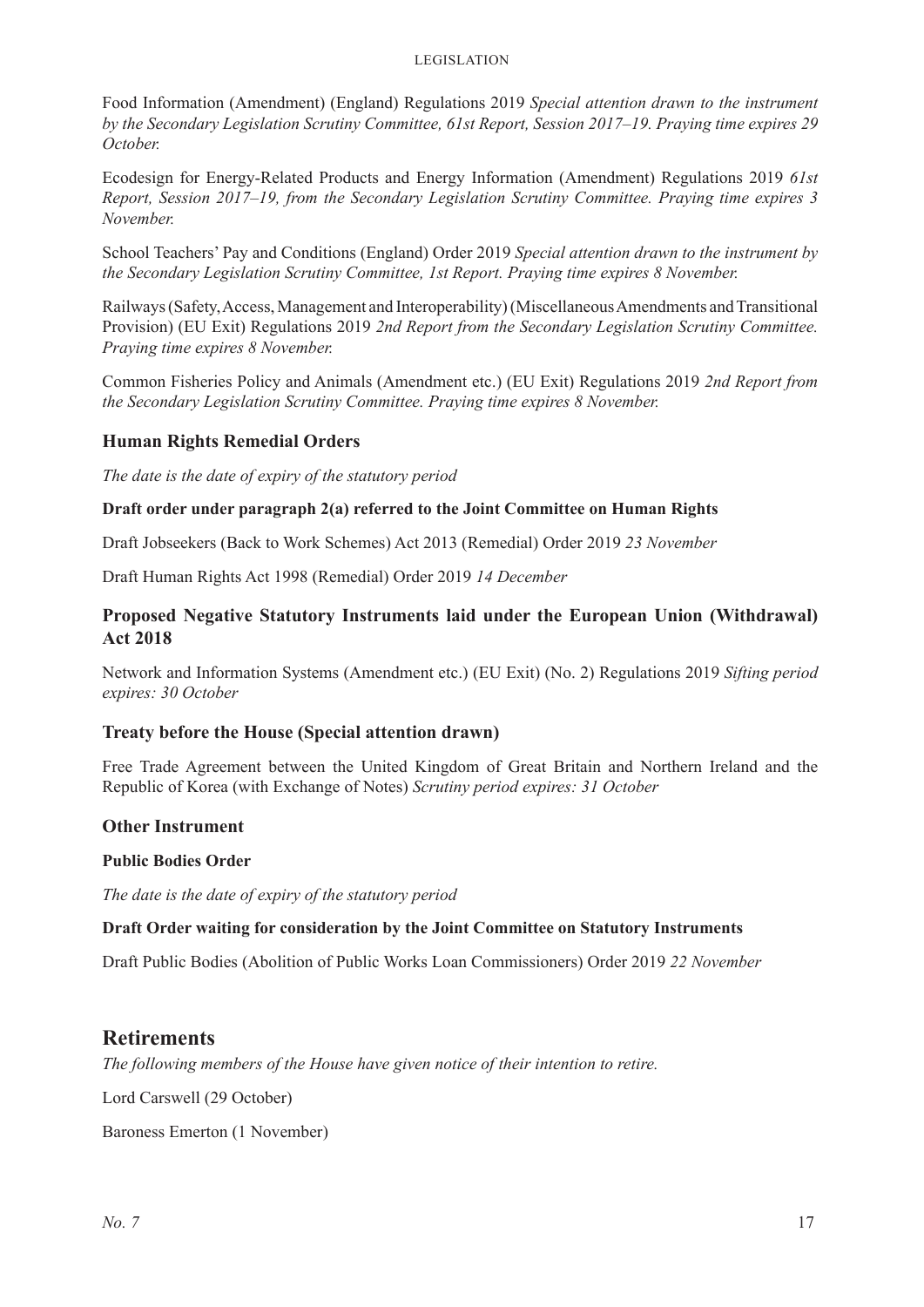## **Committees**

*Unless otherwise indicated, Committees meet in the Lords' rooms in the Committee Corridor. Only the next meeting of each Committee is listed below. Further details of these meetings, and of planned further meetings, may be found in the House of Lords Committees Weekly Bulletin.*

| <b>Wednesday 23 October</b>                                  |                            |                    |
|--------------------------------------------------------------|----------------------------|--------------------|
| <b>Constitution Committee</b>                                | Room 1                     | 10.15am            |
| EU Home Affairs Sub-Committee                                | Room 3                     | 10.30am            |
| EU Energy and Environment Sub-Committee                      | Room 2                     | 10.30am            |
| <b>International Relations Committee</b>                     | Room 4                     | 11.00am            |
| Human Rights (Joint Committee)                               | Room 1                     | 3.00 <sub>pm</sub> |
| <b>Statutory Instruments (Joint Committee)</b>               | Room 7                     | 3.45pm             |
| <b>Finance Committee</b>                                     | Residence 1                | 4.15pm             |
| <b>Thursday 24 October</b>                                   |                            |                    |
| EU External Affairs Sub-Committee                            | Room 1                     | 10.00am            |
| <b>EU Internal Market Sub-Committee</b>                      | Room 4                     | 10.10am            |
| Services Committee                                           | Room 2                     | 1.00 <sub>pm</sub> |
| <b>Tuesday 29 October</b>                                    |                            |                    |
| Democracy and Digital Technologies Committee                 | Room 2                     | 10.00am            |
| Science and Technology Committee                             | Room 1                     | 10.15am            |
| <b>EU Justice Sub-Committee</b>                              | Room 3                     | 10.30am            |
| Food, Poverty, Health and Environment Committee              | Room 2A                    | 10.30am            |
| Ecclesiastical Committee (Statutory Committee)               | The Moses Room             | 11.00am            |
| Electoral Registration and Administration Act 2013 Committee | Room 2A                    | 3.15 <sub>pm</sub> |
| Gambling Industry Committee                                  | Room 4                     | 3.15pm             |
| <b>Communications Committee</b>                              | Room 2                     | 3.15pm             |
| Secondary Legislation Scrutiny Committee                     | Room 3A                    | 3.45pm             |
| <b>European Union Committee</b>                              | Room 3                     | 4.00 <sub>pm</sub> |
| <b>Wednesday 30 October</b>                                  |                            |                    |
| EU Financial Affairs Sub-Committee                           | Room 3A                    | 10.00am            |
| Delegated Powers and Regulatory Reform Committee             | Room 2A                    | 10.30am            |
| <b>Monday 4 November</b>                                     |                            |                    |
| Economic Affairs: Finance Bill Sub-Committee                 | Room 2                     | 3.00 <sub>pm</sub> |
| <b>Wednesday 6 November</b>                                  |                            |                    |
| House of Lords Commission                                    | The Lord Speaker's<br>Room | 10.30am            |
| <b>Conduct Committee</b>                                     | Room 3                     | 4.00 <sub>pm</sub> |
| <b>Tuesday 12 November</b>                                   |                            |                    |
| Economic Affairs Committee                                   | Room 1                     | 3.30 <sub>pm</sub> |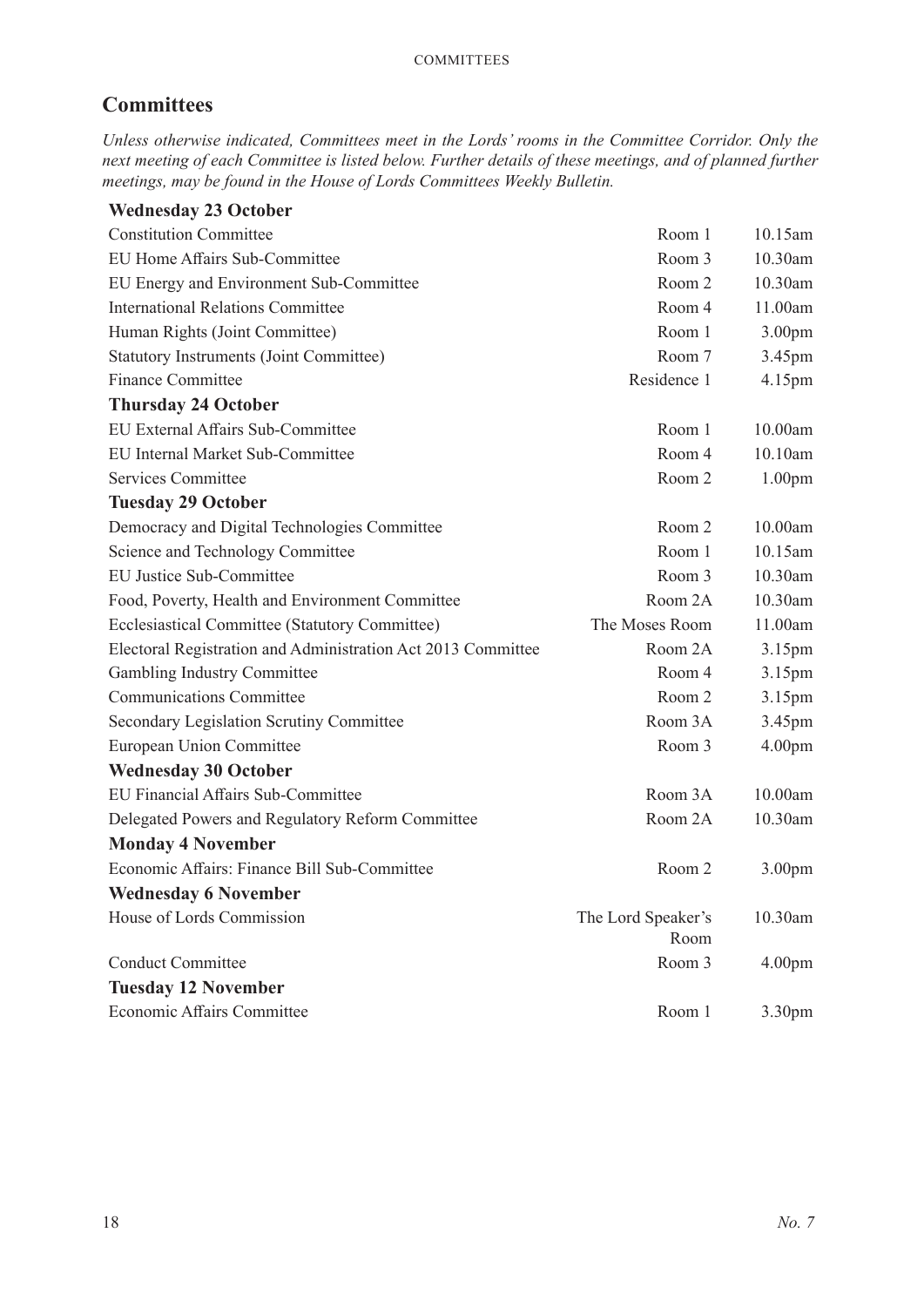## **Minutes of Proceedings of Tuesday 22 October 2019**

## *The House met at 2.30pm.*

*Prayers were read by the Lord Bishop of Salisbury.*

1 **Lord Parkinson of Whitley Bay** Stephen Graeme Parkinson, having been created Baron Parkinson of Whitley Bay, of Beyton in the County of Suffolk, for life by Letters Patent dated in the forenoon of 8 October 2019, was introduced between Lord Lamont of Lerwick and Lord Lexden, took and subscribed the oath and signed an undertaking to abide by the Code of Conduct.

2 **Baroness Sanderson of Welton** Elizabeth Jenny Rosemary Sanderson, having been created Baroness Sanderson of Welton, of Welton in the East Riding of Yorkshire, for life by Letters Patent dated in the afternoon of 8 October 2019, was introduced between Baroness Butler-Sloss and Baroness Barran, took and subscribed the oath and signed an undertaking to abide by the Code of Conduct.

## **Select Committee Reports**

### 3 **Secondary Legislation Scrutiny**

The following Report from the Select Committee was made and ordered to be printed:

Information paragraphs on certain instruments, including:

Welfare of Animals at the Time of Killing (England and Northern Ireland) (Amendment) (EU Exit) Regulations 2019

Railways (Safety, Access, Management and Interoperability) (Miscellaneous Amendments and Transitional Provision) (EU Exit) Regulations 2019

Common Fisheries Policy and Animals (Amendment etc.) (EU Exit) Regulations 2019. (2nd Report, HL Paper 8)

## **Public Business**

4 **Crime: rape** A question was asked by Baroness Kennedy of Cradley and answered by Lord Keen of Elie.

5 **Crime: police numbers** A question was asked by Lord Kennedy of Southwark and answered by Baroness Williams of Trafford.

6 **Counterterrorism: Martyn's Law** A question was asked by Lord Harris of Haringey and answered by Baroness Williams of Trafford.

7 **Post Office: cash withdrawal services** A question was asked by the Lord Bishop of St Albans and answered by Lord Duncan of Springbank.

8 **Air Traffic Management and Unmanned Aircraft Bill [HL]** Baroness Vere of Norbiton presented a bill to make provision about airspace change proposals and about the licensing regime for air traffic services under Part 1 of the Transport Act 2000, to confer police powers relating to unmanned aircraft and requirements in Air Navigation Orders and to provide for fixed penalties for certain offences relating to unmanned aircraft. It was read a first time and ordered to be printed. (HL Bill 17)

9 **Air Traffic Management and Unmanned Aircraft Bill [HL]** The Explanatory Notes on the bill were ordered to be printed. (HL Bill 17–EN)

10 **Unconscionable Conduct in Commerce Bill [HL]** Baroness Bowles of Berkhamsted presented a bill to create an offence of conduct in trade and commerce that is unconscionable; and for connected purposes. It was read a first time and ordered to be printed. (HL Bill 18)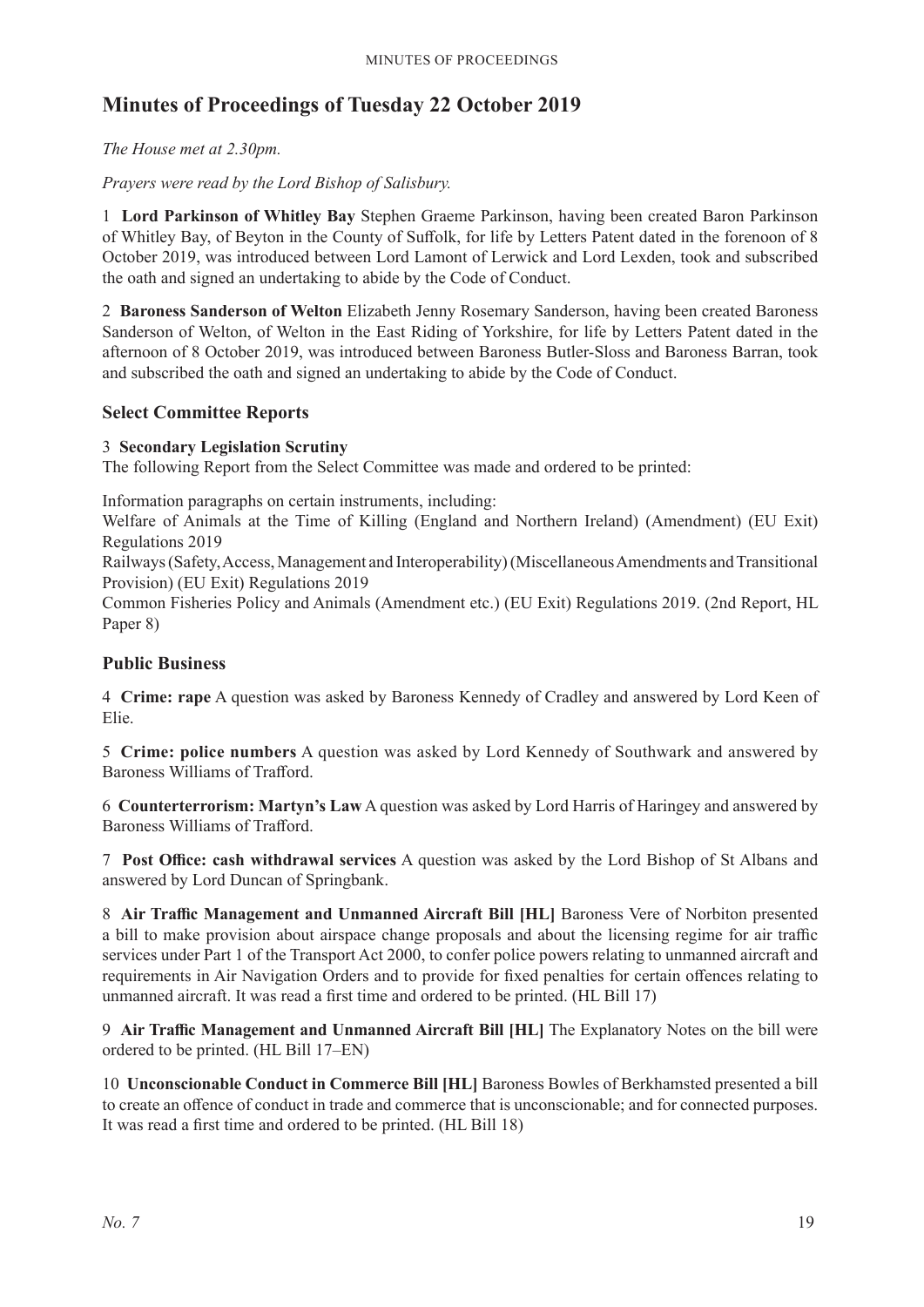11 **Criminal Records Bill [HL]** Lord Ramsbotham presented a bill to amend the length of time for which an individual may have a criminal record under the Rehabilitation of Offenders Act 1974. It was read a first time and ordered to be printed. (HL Bill 19)

12 **Immigration Detention Bill [HL]** Lord Scriven presented a bill to make provision about the detention of persons under the law on immigration. It was read a first time and ordered to be printed. (HL Bill 20)

13 **Clean Air (Human Rights) Bill [HL]** Baroness Jones of Moulsecoomb presented a bill to establish the right to breathe clean air; to require the Secretary of State to achieve and maintain clean air in England and Wales; to involve Public Health England in setting and reviewing pollutants and their limits; to enhance the powers, duties and functions of the Environment Agency, the Committee on Climate Change, local authorities (including port authorities), the Civil Aviation Authority, Highways England, Historic England and Natural England in relation to air pollution; to establish the Citizens' Commission for Clean Air with powers to institute or intervene in legal proceedings; to require the Secretary of State and the relevant national authorities to apply environmental principles in carrying out their duties under this Act and the clean air enactments; and for connected purposes. It was read a first time and ordered to be printed. (HL Bill 21)

14 **Emissions Reduction (Local Authorities in London) Bill [HL]** Lord Tope presented a bill to enable London Borough Councils and the Common Council of the City of London to achieve reductions in airborne emissions from specified plant in their areas and to make provision for the Secretary of State to set emission limits for such plant; to provide for fixed penalty notices in specified circumstances; and for connected purposes. It was read a first time and ordered to be printed. (HL Bill 22)

15 **International Relations and Defence** The Senior Deputy Speaker (Lord McFall of Alcluith) moved that a Select Committee be appointed to consider the United Kingdom's international relations and issues relating to UK defence policy and that, as proposed by the Committee of Selection, the following members be appointed to the Committee:

| Alton of Liverpool, L.         | Helic, B.            |
|--------------------------------|----------------------|
| Anelay of St Johns, B. (Chair) | Mendelsohn, L.       |
| Blackstone, B.                 | Purvis of Tweed, L.  |
| Fall, B.                       | Rawlings, B.         |
| Grocott, L.                    | Reid of Cardowan, L. |
| Hannay of Chiswick, L.         | Smith of Newnham, B. |

That the Committee have power to appoint specialist advisers;

That the Committee have power to send for persons, papers and records;

That the Committee have power to adjourn from place to place;

That the Committee have leave to report from time to time;

That the reports of the Committee be printed, regardless of any adjournment of the House;

That the evidence taken by the International Relations Committee in the last session of Parliament be referred to the Committee;

That the evidence taken by the Committee be published, if the Committee so wishes.

The motion was agreed to.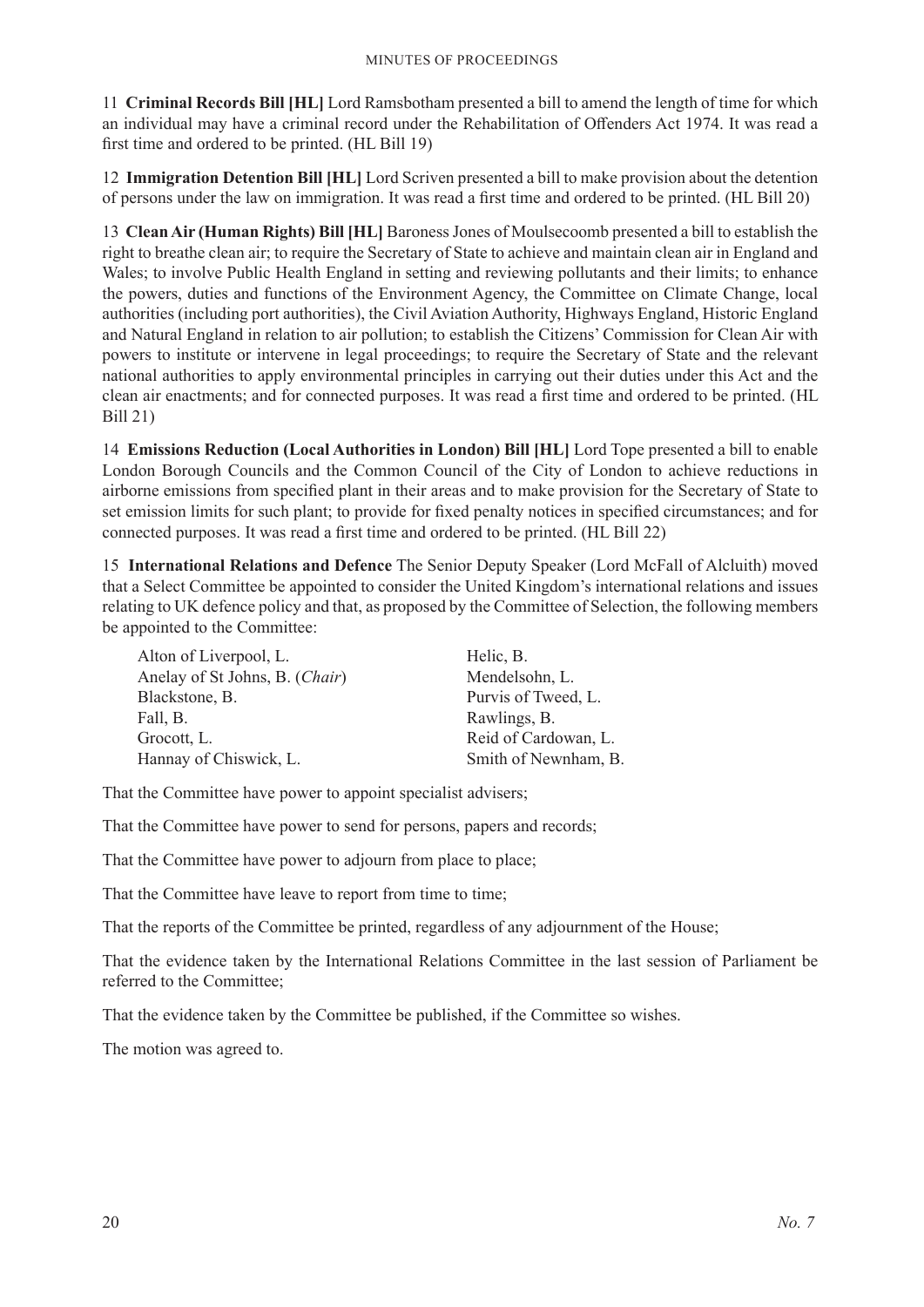16 **Electoral Registration and Administration Act 2013** The Senior Deputy Speaker (Lord McFall of Alcluith) moved that a Select Committee be appointed to consider and report on the Electoral Registration and Administration Act 2013, and to make recommendations; and that, as proposed by the Committee of Selection, the following members be appointed to the Committee:

| Adams of Craigielea, B. | Lexden, L.                     |
|-------------------------|--------------------------------|
| Campbell-Savours, L.    | Mallalieu, B.                  |
| Dykes, L.               | Pidding, B.                    |
| Eaton, B.               | Shutt of Greetland, L. (Chair) |
| Hayward, L.             | Suttie, B.                     |
| Janvrin, L.             | Wills, L.                      |

That the Committee have power to appoint specialist advisers;

That the Committee have power to send for persons, papers and records;

That the Committee have power to adjourn from place to place;

That the evidence taken by the Committee be published, if the Committee so wishes;

That the evidence taken by the Select Committee on the Electoral Registration and Administration Act 2013 in the last session of Parliament be referred to the Committee;

That the Committee do report by 21 May 2020;

That the report of the Committee be printed, regardless of any adjournment of the House.

The motion was agreed to.

17 **Social and Economic Impact of the Gambling Industry** The Senior Deputy Speaker moved that a Select Committee be appointed to consider the social and economic impact of the gambling industry, and to make recommendations; and that, as proposed by the Committee of Selection, the following members be appointed to the Committee:

| Armstrong of Hill Top, B.     | Mancroft, L.             |
|-------------------------------|--------------------------|
| Butler of Brockwell, L.       | Smith of Hindhead, L.    |
| Filkin, L.                    | St Albans, Bp.           |
| Foster of Bath, L.            | Thornhill, B.            |
| Grade of Yarmouth, L. (Chair) | Trevethin and Oaksey, L. |
| Layard, L.                    | Watts, L.                |

That the Committee have power to appoint specialist advisers;

That the Committee have power to send for persons, papers and records;

That the Committee have power to adjourn from place to place:

That the evidence taken by the Committee be published, if the Committee so wishes;

That the evidence taken by the Select Committee on the Social and Economic Impact of the Gambling Industry in the last session of Parliament be referred to the Committee;

That the Committee do report by 21 May 2020;

That the report of the Committee be printed, regardless of any adjournment of the House.

The motion was agreed to.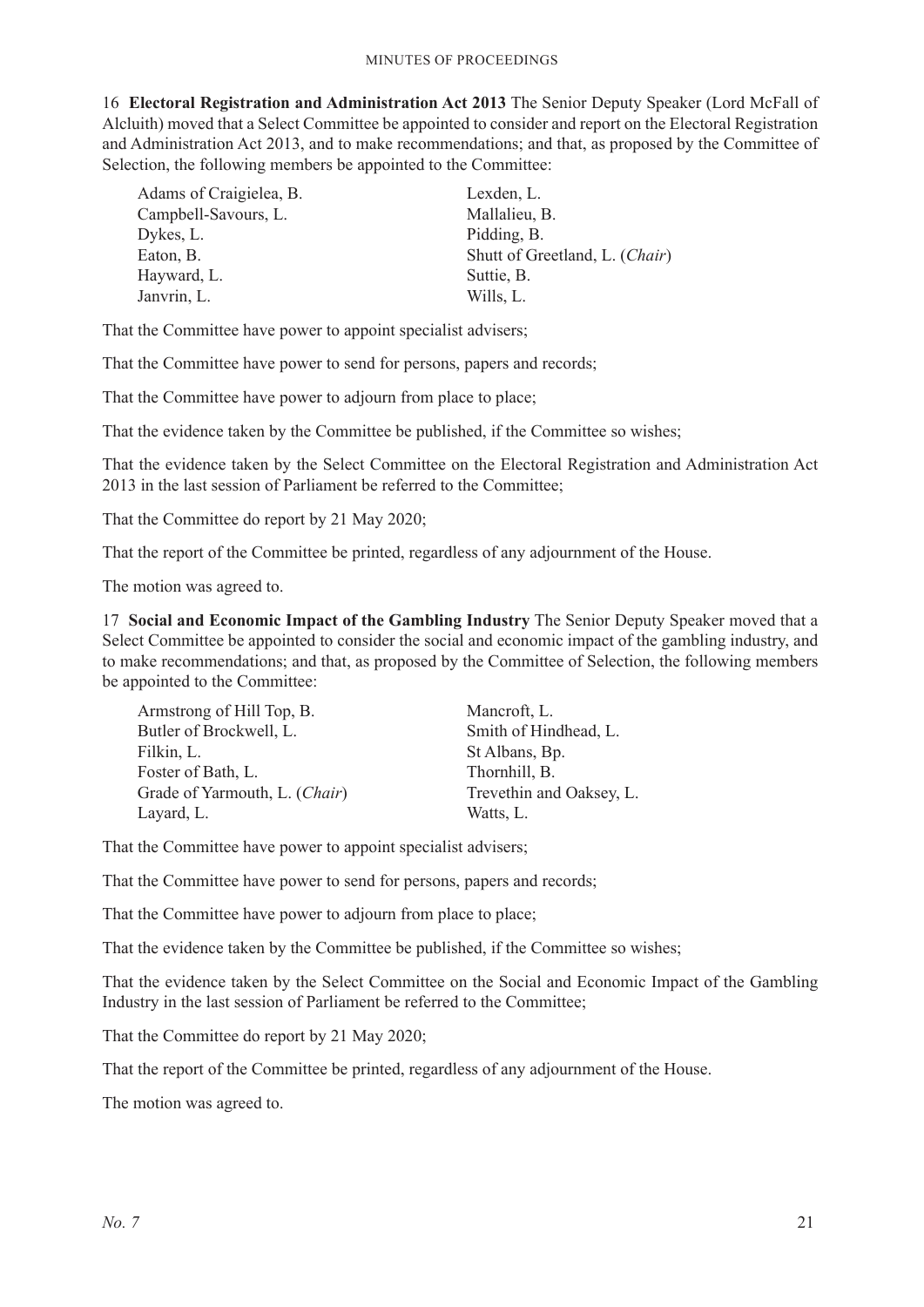18 **Democracy and Digital Technologies** The Senior Deputy Speaker moved that a Select Committee be appointed to consider democracy and digital technologies, and to make recommendations; and that, as proposed by the Committee of Selection, the following members be appointed to the Committee:

| Black of Brentwood, L. | Lipsey, L.            |
|------------------------|-----------------------|
| Dobbs, L.              | Lucas, L.             |
| German, L.             | Mitchell, L.          |
| Harris of Haringey, L. | Morris of Yardley, B. |
| Holmes of Richmond, L. | Puttnam, L. (Chair)   |
| Kidron, B.             | Scriven, L.           |
| Knight of Weymouth, L. |                       |

That the Committee have power to appoint specialist advisers;

That the Committee have power to send for persons, papers and records;

That the Committee have power to adjourn from place to place;

That the evidence taken by the Committee be published, if the Committee so wishes;

That the evidence taken by the Select Committee on Democracy and Digital Technologies in the last session of Parliament be referred to the Committee;

That the Committee do report by 21 May 2020;

That the report of the Committee be printed, regardless of any adjournment of the House.

The motion was agreed to.

19 **Food, Poverty, Health and the Environment** The Senior Deputy Speaker moved that a Select Committee be appointed to consider the links between inequality, public health and food sustainability; and that, as proposed by the Committee of Selection, the following members be appointed to the Committee:

| Boycott, B.       | Parminter, B. |
|-------------------|---------------|
| Caithness, E.     | Redfern, B.   |
| Empey, L.         | Rooker, L.    |
| Janke, B.         | Sater, B.     |
| Krebs, L. (Chair) | Whitty, L.    |
| Osamor, B.        |               |

That the Committee have power to appoint specialist advisers;

That the Committee have power to send for persons, papers and records;

That the Committee have power to adjourn from place to place;

That the evidence taken by the Committee be published, if the Committee so wishes;

That the evidence taken by the Select Committee on Food, Poverty, Health and the Environment in the last session of Parliament be referred to the Committee;

That the Committee do report by 21 May 2020;

That the report of the Committee be printed, regardless of any adjournment of the House. The motion was agreed to.

20 **Examiner of Petitions for Private Bills** In accordance with Private Business Standing Order 69 (Appointment of Examiners of Petitions for Private Bills), Christopher David Stanton was appointed an Examiner of Petitions for Private Bills.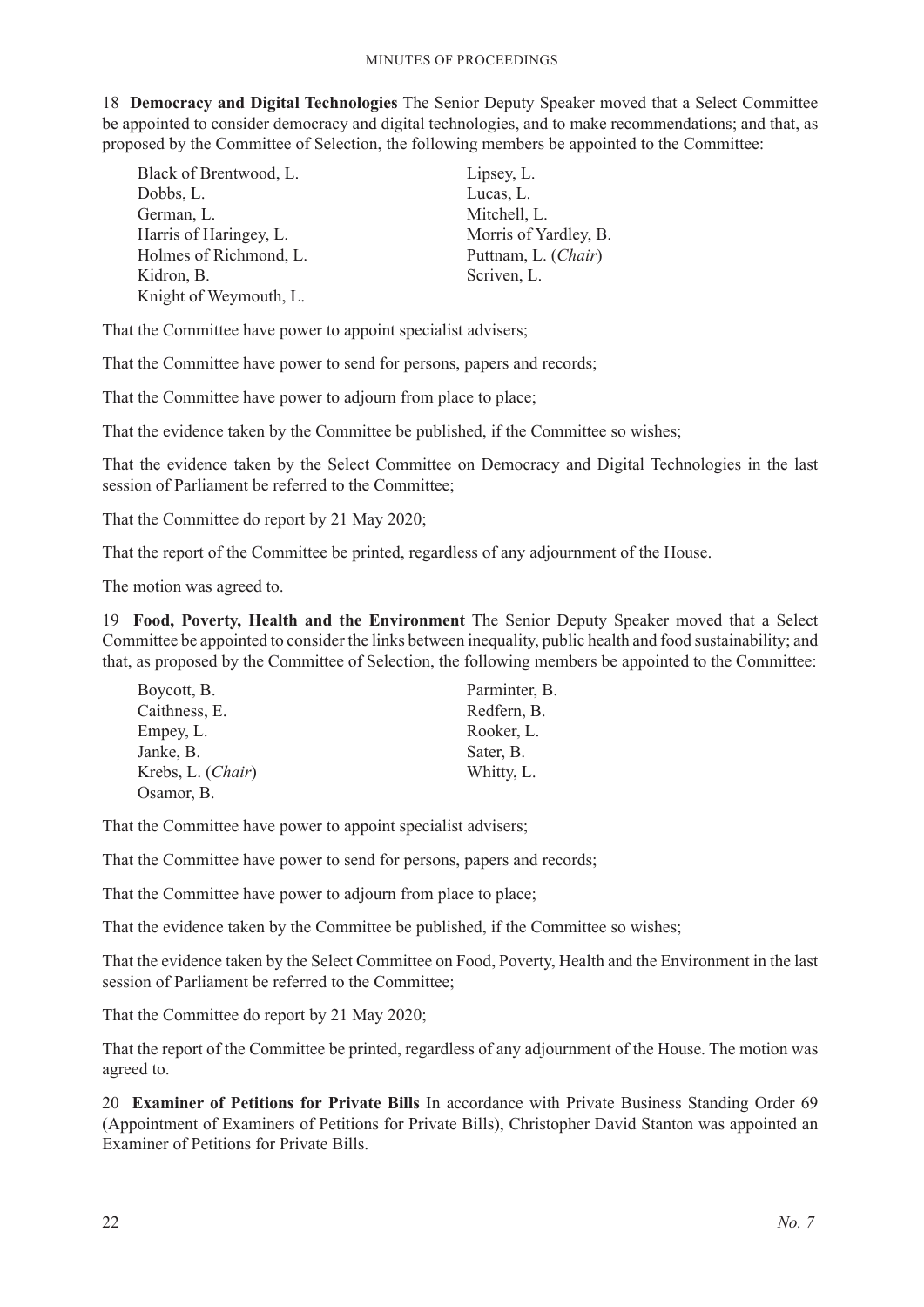#### Minutes of Proceedings

21 **Queen's Speech** Adjourned Debate on the Motion that a Humble Address be presented to Her Majesty as follows:

"Most Gracious Sovereign,

We, Your Majesty's most dutiful and loyal subjects, the Lords Spiritual and Temporal in Parliament assembled, beg leave to thank Your Majesty for the most gracious Speech which Your Majesty has addressed to both Houses of Parliament."

After further debate, the motion was agreed to *nemine dissentiente*, and the Lord Chamberlain was ordered to present the Address to Her Majesty.

*The House adjourned at 10.17pm until Wednesday 23 October at 3.00pm.*

**Ed Ollard** *Clerk of the Parliaments*